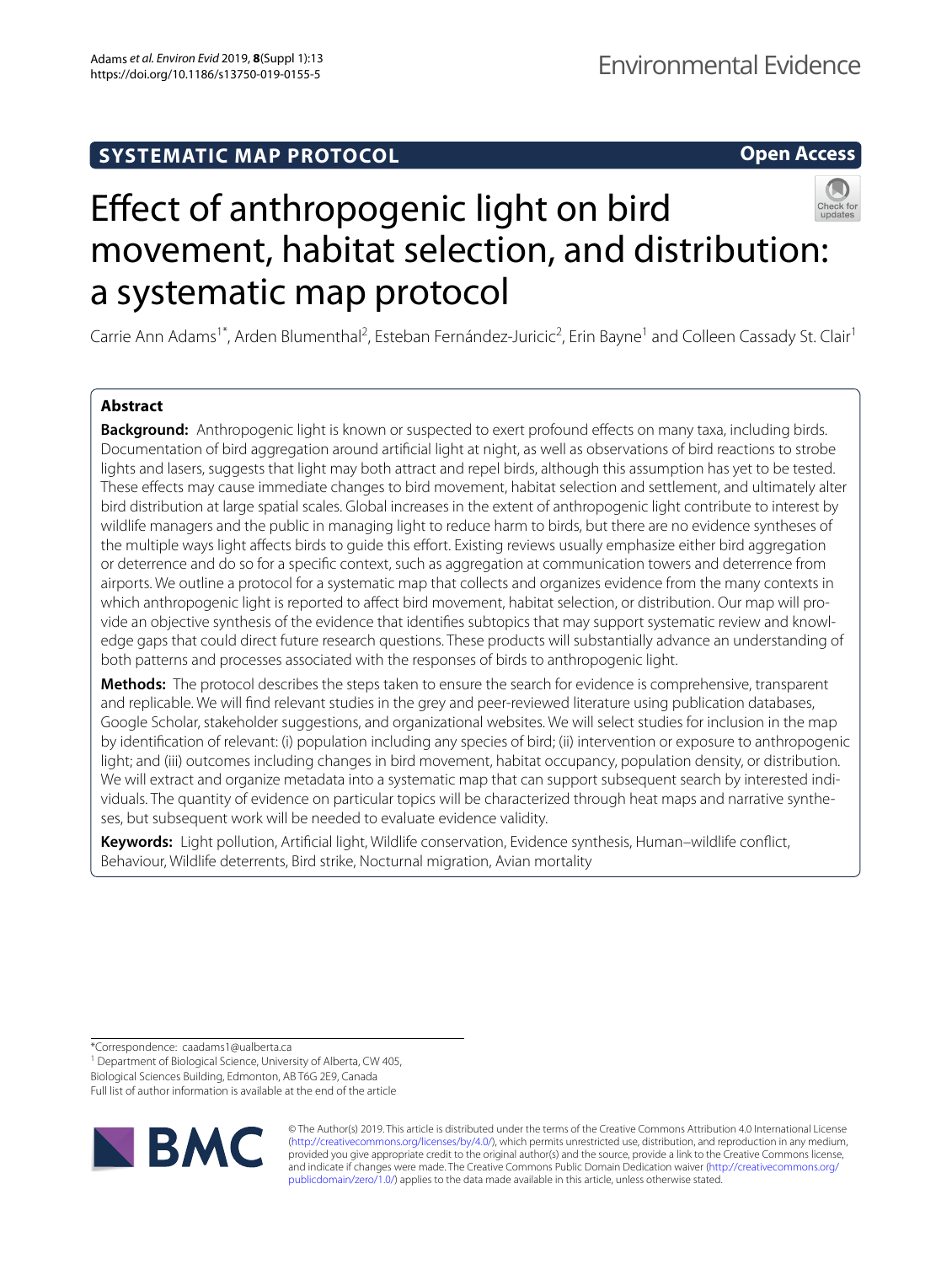# **Background**

Artifcial light has been increasing globally at a rate of 2.2% per year [\[1](#page-13-0)], with a high diversity of documented efects on wildlife, including birds. Man-made objects (buildings, vehicles, power lines, street lighting, etc.) have spectral properties (e.g. wavelength, intensity) that difer from natural light present in avian evolutionary history. In many contexts, birds aggregate near artifcial lights at night, with documented cases dating back to the nineteenth century (reviewed by [[2\]](#page-14-0)) that are assumed to stem from attraction to light. Paradoxically, light is also sometimes used to deter birds from zones of human– wildlife conflict (reviewed by  $[3]$  $[3]$ ). There is evidence that both the potential attractant and deterrent efects of light can cause immediate changes to bird movement [\[4](#page-14-2)] and alter habitat selection and settlement at a local [[5](#page-14-3), [6](#page-14-4)] and regional spatial scale  $[7]$  $[7]$ . The potential of light as a management tool has generated interest in a wide variety of disciplines, from pest management to bird conservation [[6](#page-14-4), [8\]](#page-14-6). Despite being applicable in many contexts, there has been no attempt to unite the evidence showing attraction, deterrence, and neutral responses of birds to light. Integrating knowledge related to how birds respond to anthropogenic light could contribute substantially to our basic understanding of relevant physiological and behavioural mechanisms. In turn, this understanding has tremendous potential to minimize bird mortalities and sublethal efects resulting from illuminated structures and regional light pollution, and also maximize bird deterrence in zones of human–wildlife confict.

Despite high diversity of light efects on birds and large variation in their temporal and spatial scales, there has been no broad synthesis of this literature. Existing peerreviewed syntheses have tended to emphasize specifc effects of light, such as disruption to migration [\[9](#page-14-7)]. Similarly, existing reviews in the grey literature target particular contexts for bird control, such as agriculture [\[3](#page-14-1)], poultry [[10\]](#page-14-8), mining [\[11](#page-14-9)] and aviation [[12\]](#page-14-10). Such specifc contexts are also targeted by some reviews in the peer-reviewed literature, such as offshore oil and gas [\[13](#page-14-11)], wind turbines  $[14]$  $[14]$ , and communication towers  $[15]$ . The most comprehensive review of night lighting to date [\[2](#page-14-0)] synthesizes evidence from the grey and peer-review literature, but it is now over 10 years old and did not consider the deterrent effects of light. There is both opportunity and need for a comprehensive synthesis of the efects of anthropogenic light on birds.

Such a synthesis is necessary to develop new insights into how to mitigate the disruptive efects of light on birds, which most often applies to steady-burning lights (i.e. lights with constant luminous intensity) and nocturnally-migrating birds. Anthropogenic light has been associated with all major sources of collision mortality [[13,](#page-14-11) [15](#page-14-13)[–18](#page-14-14)]: buildings and windows  $[17]$  $[17]$ , transmission lines [\[15\]](#page-14-13), roads [[18](#page-14-14)], and communication towers [\[15](#page-14-13)]. Light may increase bird numbers and non-linear fight paths at illuminated structures [\[13](#page-14-11), [15](#page-14-13), [17](#page-14-15), [18\]](#page-14-14) and afect both movement and distribution at large spatial scales [[7,](#page-14-5) [19](#page-14-16)]. Even sub-lethal effects of aggregation and disruption to fight paths may ultimately reduce survival during migration by reducing energy stores and delaying arrival at breeding or wintering grounds [[2\]](#page-14-0). Despite documented efects of light, some studies show no signifcant efect of light on bird fight behavior, density, or mortality at illuminated man-made structures [\[20](#page-14-17), [21](#page-14-18)]. Describing the numbers of studies and contexts associated with different kinds of light efects is a necessary frst step toward potential mitigation.

Reducing the disruptive efects of artifcial light requires an understanding of the contexts, light characteristics, and species involved in which bird aggregation is most likely to occur. A map of the types and correlates of light efects on birds will advance subsequent studies of mechanisms. For example, a subsequent review may reveal that aggregation is more likely for some bird species, spectral characteristics of lights source, weather, and ambient light conditions. Such factors may explain why one study reported that red lights are less likely to cause aggregation of nocturnal migrants [[22\]](#page-14-19), while another study found that green and blue lights were less disruptive to birds than red ones [\[23\]](#page-14-20). Similarly, ambient light may explain why migrating eiders (*Somateria mollissima* and *S. spectabilis*) exposed to artifcial light increased fight velocity during the day, but decreased velocity at night [[20\]](#page-14-17). Bird aggregation and mortality is often documented during nights of low cloud cover [\[23](#page-14-20), [24\]](#page-14-21), but sometimes occurs in clear weather as well [\[19\]](#page-14-16). Comparison of all available evidence and further primary research is needed to understand the many factors that contribute to bird aggregation around artifcial light sources. Current context-dependent reviews of light efects are likely to overlook promising explanatory factors that may be revealed from broader syntheses.

The deterring effects of light are similarly scattered in the existing literature. Many industrial contexts now employ fashing lights, rotating beams, and lasers to deter birds from hazards, but there has been no synthesis of their efficacy. Such a synthesis would be relevant to applications that include agricultural lands, aquaculture facilities, airports, urban structures, industrial ponds, and other contexts in which birds cause damage, pose a danger to humans, or may be harmed by associated anthropogenic activity (reviewed by [\[3](#page-14-1), [6\]](#page-14-4)). Light deterrents potentially offer a significant advantage over chemical and acoustic deterrents because they (a) are non-lethal, (b) can target a specifc area, (c) can be used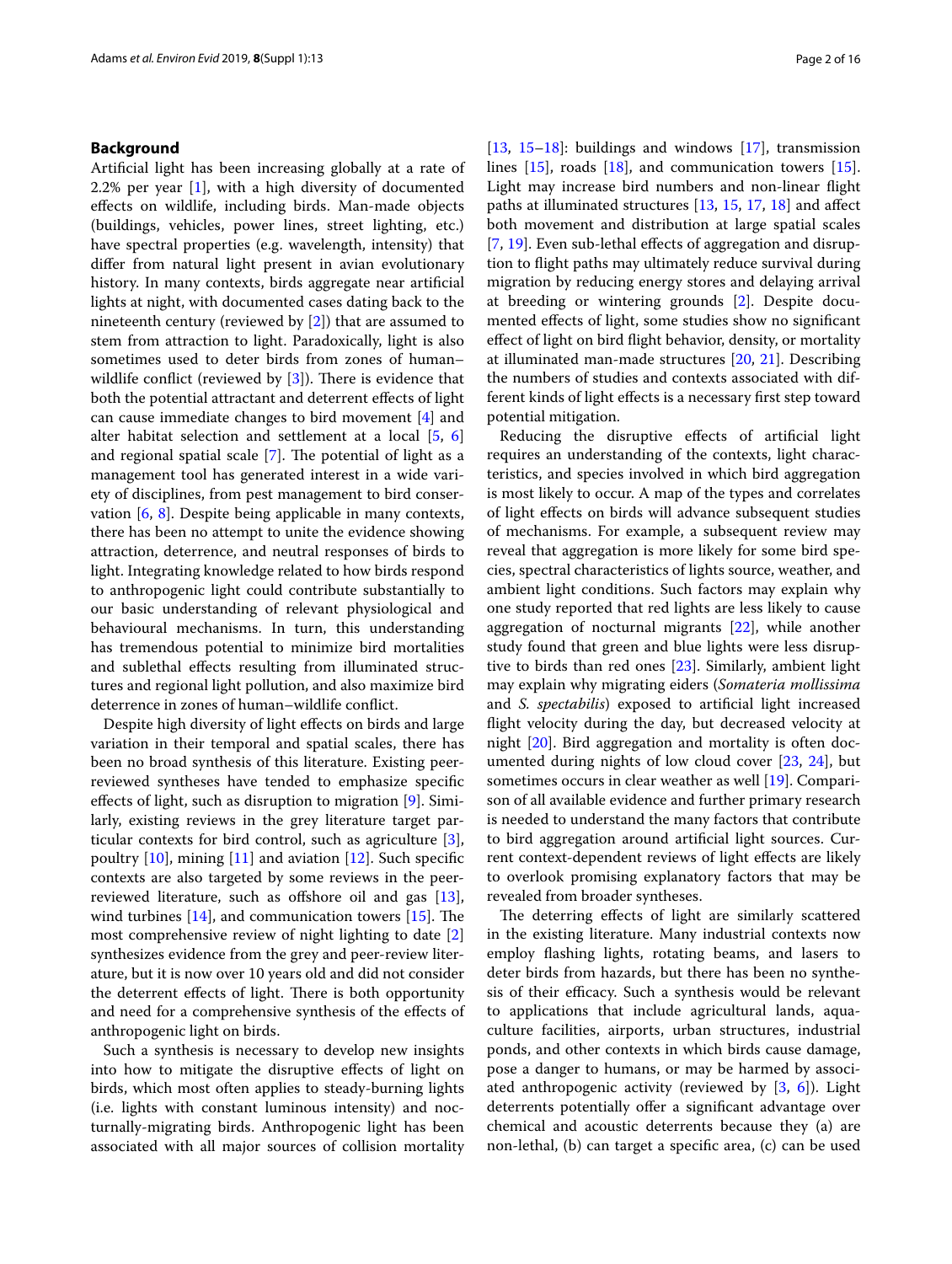around other man-made structures, and (d) are silent, avoiding disruption to wildlife and neighboring humans associated with noise pollution [[25](#page-14-22)]. However, the way these studies have measured avoidance has been recently questioned, emphasizing the need for choice tests to establish whether birds are indeed avoiding lights in the true behavioral sense [\[26](#page-14-23)].

As for the literature associated with bird aggregation and attraction to light, there are few generalizations with which to predict or evaluate the effect of light as bird deterrents. For example, a particular light-based treatment may efectively deter some bird species and not others [[6,](#page-14-4) [25\]](#page-14-22), a deterrent that was initially efective may no longer induce a reaction after birds habituate [\[25](#page-14-22)], and small scale movements by birds as pests may simply relocate them to nearby areas  $[27, 28]$  $[27, 28]$  $[27, 28]$  $[27, 28]$ . The literature reflects a general consensus that *some* types of lasers and strobes can deter *some* bird species in *some* contexts [\[3](#page-14-1), [10,](#page-14-8) [12](#page-14-10)], but no systematic comparison has been applied to understand when and why particular treatments are effective. There is similarly no synthetic evaluation of the risk to the eyes of people and wildlife posed by using lasers, which can cause temporary or permanent damage to vision [\[30](#page-14-26)–[32\]](#page-14-27).

Incorporating laboratory and controlled feld studies in our Systematic Map will provide evidence for understanding the physiological, ecological and evolutionary mechanisms governing bird responses observed in feld studies. Understanding these mechanisms will in turn support better design of lighting and illuminated structures. The physiological and cognitive basis for avian responses to light remains elusive [\[2](#page-14-0), [8,](#page-14-6) [29](#page-14-28)], but laboratory studies offer some insight into how anthropogenic light may disorient birds. Early laboratory studies suggested that bright lights in dark environments often disorient birds by decreasing their ability to see the environment surrounding the light source (reviewed by [\[29\]](#page-14-28)), and lights of particular wavelengths or intensities disrupt their ability to sense the earth's magnetic feld [\[33](#page-14-29), [34\]](#page-14-30). Disorientation in response to loss of night vision or magnetoreception has been referenced by authors of feld studies as an explanation for aggregation around anthropogenic light [[19,](#page-14-16) [23](#page-14-20), [29\]](#page-14-28), but the mechanism by which disoriented birds are attracted to fy towards and remain within the illuminated area is unclear. The systematic map will integrate relevant evidence from feld and lab studies necessary to support inferences about how potential mechanisms of disorientation demonstrated in controlled settings may infuence bird behaviour in feld studies where aggregation is observed.

The mechanisms associated with the deterring effects of light on birds are also obscure and could beneft from better integration of lab and feld studies. Predicting bird behavioural response to light-based deterrents requires both an understanding of what the bird is seeing, based on the target species' visual system, and how the bird is likely to respond once the stimuli is perceived [[35\]](#page-14-31). Bird perception is difficult to predict because the avian visual system difers in several ways from that of humans (summarized in  $[36-39]$  $[36-39]$  $[36-39]$ ) and visual perception varies across bird species [\[35](#page-14-31)]. Given that a bird perceives the light deterrent, it may respond with movement to prevent collision with an approaching object (e.g. airplane or vehicle) or avoid a novel stimuli (e.g. moving laser)  $[40]$  $[40]$ . This systematic map will include empirical evidence from laboratory and feld studies documenting bird reaction to deterrents across a range of species and deterrent type. The resulting evidence base will support review questions about deterrent efficacy for particular target species or populations, light characteristics, contexts, and intended behavioural responses.

There is a tremendous need for systematic review of many aspects of light efects on birds to inform evidence-based lighting policy and wildlife management. As an example of the link between evidence and policy, research on the disruptive efects of steady-burning light on nocturnally-migrating birds caused changes to regulations set by the US Federal Aviation Administration for obstruction lighting, eliminating non-fashing lights. Substantial voluntary changes in light use were encouraged by Audubon's *Light Out* programs at cities across North America [\[41,](#page-14-35) [42\]](#page-14-36). Our systematic map will deepen the evidence base for these programs and encourage development of new ones by documenting efective interventions. Others have shown how regulation is limited by inadequate information. For example, the US Bureau of Ocean Energy Management evaluation of lighting schemes identifed inconsistency in research addressing the reaction of birds to light of varying wavelengths (i.e. color), demonstrating a need for systematic review of the evidence [\[43\]](#page-14-37). Bird management at airports, tailings ponds, urban areas, and agricultural felds would beneft from systematic review of light-based deterrents.

The secondary questions of our systematic map include three main subtopics of interest to bird management and conservation: (a) bird aggregation around artifcial light sources, (b) bird deterrence by light-based interventions, and (c) avian habitat use and distribution in artificially illuminated landscapes. These three subtopics are linked by overlapping evidence bases, with many studies applying to more than one subtopic, and mechanistic explanations. For example, a study may document both aggregation and dispersal efects if comparing fashing and steady-burning light treatments. The evidence base for dispersal and habitat selection overlaps where the efficacy of light-based deterrents afects bird habitat use in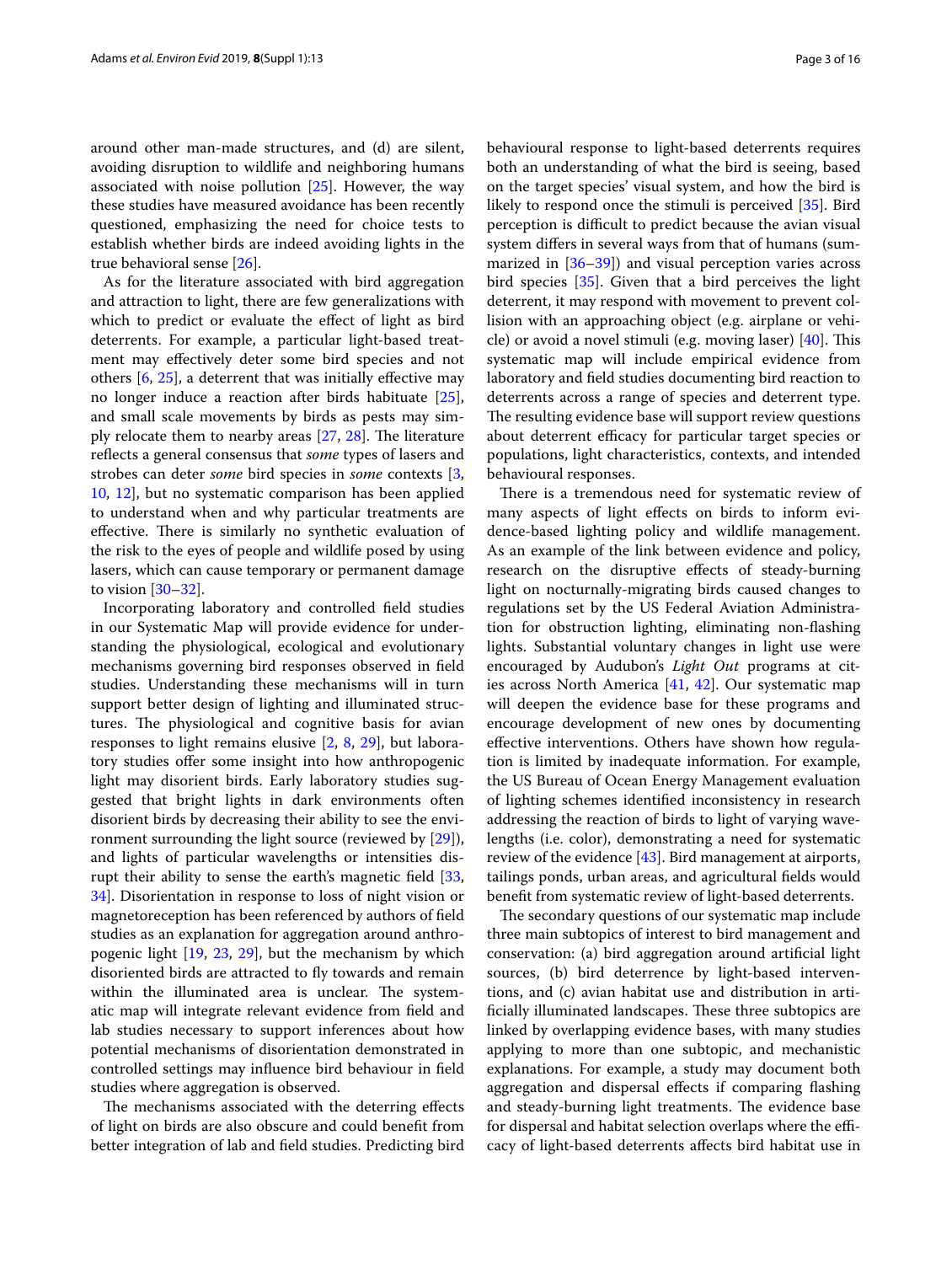landscapes where deterrents are employed [[44\]](#page-14-38). Similarly, changes in fight path induced by bright light sources may afect migratory stopover habitat use [\[7](#page-14-5)]. In all cases, bird response is likely to depend on light characteristics as perceived by the bird and the ambient light conditions, life history stage and taxa of the bird, and the spatial and temporal scale of the intervention. The systematic map will provide a comprehensive database of all the available evidence, with metadata on the sources of heterogeneity across studies, with the dual goals of (a) providing a comprehensive list of light-based interventions and evidence of their efficacy in various contexts and (b) identifying subtopics that may support a systematic review.

#### **Stakeholder engagement**

Informal conversations with stakeholders from industries, government agencies, and non-proft organizations confrmed that this topic is relevant in many felds. We developed a questionnaire for stakeholders to expand our literature search, identify secondary questions of particular importance, support map interpretation, and guide subsequent systematic reviews and primary research (Additional fle [1\)](#page-13-1). To date, we have received responses from four stakeholders. We will continue to target individuals with expertise in the felds of bird conservation and management, including human-avian confict, aiming for a total of 12 responses. Stakeholders include leaders and researchers at universities or nonproft organizations associated with bird conservation or management, in addition to wildlife managers at federal, provincial, and civic authorities. We will search grey literature sources suggested by stakeholders for relevant articles and listed in the published map. We will also provide the opportunity for stakeholders to review the fnal map and request that they share the resulting database with relevant decision makers.

# **Objective of the review**

The objective of this systematic map is to provide an overview of the evidence of the efects of anthropogenic light on bird movement, distribution and habitat selection. The map will integrate light effects associated with attraction and aggregation as well as deterrence and dispersal of birds. We will include studies documenting the efects of multiple light sources and identify covariates of efects that may contribute to variation in bird responses to light. Possible covariates include light characteristics (e.g. wavelength, intensity, direction, and fashing pattern), environmental variables (e.g. weather variables, temporal variables, moon phase, land/freshwater/ocean), and population characteristics (e.g. species, bird activity during intervention, domestication status, migratory status). The map will describe the quantity of evidence available on each subtopic, without evaluating the validity of the evidence presented. The map will identify areas of primary concern for managers, topics for further primary research, and potential subtopics for systematic reviews.

#### **Primary question**

What is the evidence that anthropogenic light afects bird movement, habitat selection, and distribution?

#### **Secondary questions**

- What information is available documenting that artifcial illumination is associated with bird aggregation or attraction?
- What information describes the effect of light as a means of deterring or dispersing birds?
- What are the contexts in which anthropogenic light is associated with changes (either increase or decrease) in bird habitat use and/or density?
- What documentation is available concerning how the efects of light on birds change over time or space, which may occur as a function of prior exposure, weather conditions, light characteristics, or other factors?

#### **Components of the primary question**

| All bird species                                                                                                                                       |
|--------------------------------------------------------------------------------------------------------------------------------------------------------|
| Anthropogenic light sources                                                                                                                            |
| Similar habitats, structures, or<br>landscapes that are unlit or lit with<br>different types of light; same study<br>site before or after intervention |
| Changes in bird movement, habitat<br>occupancy, population density, or<br>distribution                                                                 |
|                                                                                                                                                        |

See *Article Screening and Eligibility Criteria* for more detailed descriptions of each component.

# **Methods**

This systematic map follows CEE guidelines  $[45]$  $[45]$  and ROSES reporting standards [[46](#page-15-0)].

# **Searching for articles**

# *Database and citation indexing service search strategy*

The databases outlined in Table  $1$  will be searched for articles relevant to our primary question. We chose Web of Science Core Collection as our primary tool for its comprehensive coverage of the published literature. We determined that the maximum number of articles we can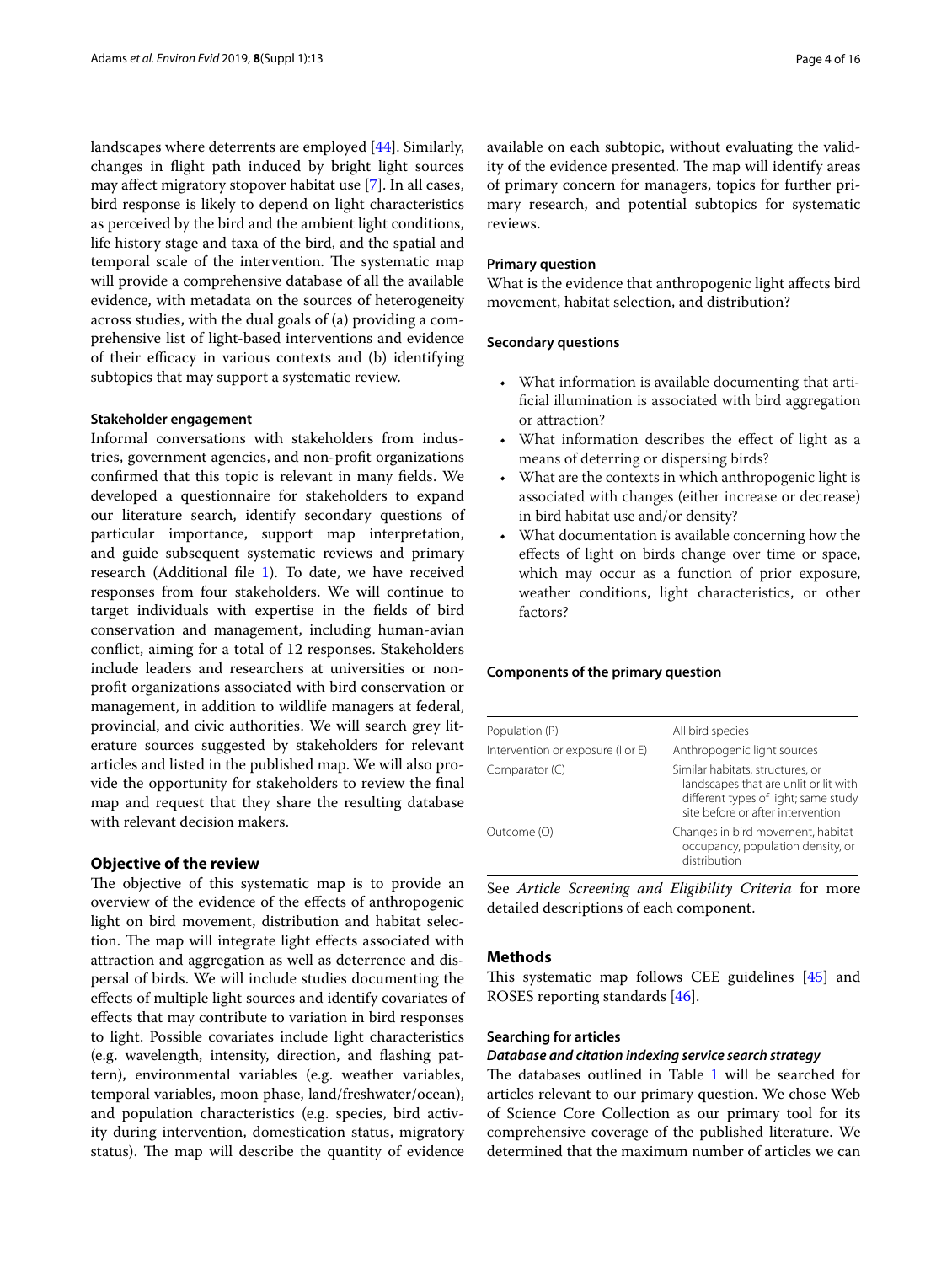| TS=(*Bird* OR Avian OR Ave\$) AND TS=(Light*<br>OR Beam\$ OR Flash* OR Flare\$ OR Flaring OR<br>OR Streetlight* OR Headlight\$ OR Spotlight*<br>OR Lamp\$ OR Beacon\$ OR Beam\$ OR Flash*<br>noft(Bird* OR Avian OR Ave\$) AND noft(Light*<br>Bird*, Avian, and Aves searched one-at-a-time<br>light\$ OR Spotlight* OR Lamp\$ OR Beacon\$<br>Laser* OR Strobe\$ OR Streetlight* OR Head-<br>Beacon\$ OR Beam\$ OR Flash* OR Flare\$ OR<br>Beacon\$ OR Beam\$ OR Flash* OR Flare\$ OR<br>od:bird* AND (Light* OR Laser* OR Strobe\$<br>OR Laser* OR Strobe\$ OR Streetlight* OR<br>OR Laser* OR Strobe\$ OR Streetlight* OR<br>Headlight\$ OR Spotlight* OR Lamp\$ OR<br>Headlight\$ OR Spotlight* OR Lamp\$ OR<br>Flaring OR Reflector\$ OR Ceilometer\$) *<br>(Bird* OR Avian OR Ave\$) AND (Light* OR<br>OR Flare\$ OR Flaring OR Reflector\$ OR<br>Flaring OR Reflector\$ OR Ceilometer\$)<br>Screen all articles in "Bird Conservation"<br>Reflector\$ OR Ceilometer\$)<br>Leilometer\$)<br>in each field<br>category<br>Topic (includes title, abstract, author keywords,<br>terms, descriptors data, super taxa, systemat-<br>Topic (includes title, book title, abstract, broad<br>All fields, organism descriptor<br>Title, abstract, and keywords<br>Anywhere except full text<br>and keywords plus)<br>ics, taxa notes)<br>Any field<br>≸<br>University of Alberta<br>University of Alberta<br>University of Alberta<br>University of Alberta<br>Open access<br>Open access<br>Open access<br>Artificial light at night (ALAN) research litera-<br>Proquest dissertations and theses global<br>Open access theses and dissertations<br>Web of Science Zoological Record<br>Web of Science Core Collection<br>Crop protection compendium<br>Conservation evidence<br>ture database | Database/citation indexing service                       | Institutional subscription | Search fields      | Search string   | Screening platform     |
|----------------------------------------------------------------------------------------------------------------------------------------------------------------------------------------------------------------------------------------------------------------------------------------------------------------------------------------------------------------------------------------------------------------------------------------------------------------------------------------------------------------------------------------------------------------------------------------------------------------------------------------------------------------------------------------------------------------------------------------------------------------------------------------------------------------------------------------------------------------------------------------------------------------------------------------------------------------------------------------------------------------------------------------------------------------------------------------------------------------------------------------------------------------------------------------------------------------------------------------------------------------------------------------------------------------------------------------------------------------------------------------------------------------------------------------------------------------------------------------------------------------------------------------------------------------------------------------------------------------------------------------------------------------------------------------------------------------------------------------------------------------------------------------------|----------------------------------------------------------|----------------------------|--------------------|-----------------|------------------------|
|                                                                                                                                                                                                                                                                                                                                                                                                                                                                                                                                                                                                                                                                                                                                                                                                                                                                                                                                                                                                                                                                                                                                                                                                                                                                                                                                                                                                                                                                                                                                                                                                                                                                                                                                                                                              |                                                          |                            |                    |                 | Zotero/Microsoft Excel |
|                                                                                                                                                                                                                                                                                                                                                                                                                                                                                                                                                                                                                                                                                                                                                                                                                                                                                                                                                                                                                                                                                                                                                                                                                                                                                                                                                                                                                                                                                                                                                                                                                                                                                                                                                                                              |                                                          |                            |                    |                 | Zotero/Microsoft Excel |
|                                                                                                                                                                                                                                                                                                                                                                                                                                                                                                                                                                                                                                                                                                                                                                                                                                                                                                                                                                                                                                                                                                                                                                                                                                                                                                                                                                                                                                                                                                                                                                                                                                                                                                                                                                                              |                                                          |                            |                    |                 | Microsoft Word         |
|                                                                                                                                                                                                                                                                                                                                                                                                                                                                                                                                                                                                                                                                                                                                                                                                                                                                                                                                                                                                                                                                                                                                                                                                                                                                                                                                                                                                                                                                                                                                                                                                                                                                                                                                                                                              |                                                          |                            |                    |                 | Microsoft Word         |
|                                                                                                                                                                                                                                                                                                                                                                                                                                                                                                                                                                                                                                                                                                                                                                                                                                                                                                                                                                                                                                                                                                                                                                                                                                                                                                                                                                                                                                                                                                                                                                                                                                                                                                                                                                                              |                                                          |                            |                    |                 | Zotero/Microsoft Excel |
|                                                                                                                                                                                                                                                                                                                                                                                                                                                                                                                                                                                                                                                                                                                                                                                                                                                                                                                                                                                                                                                                                                                                                                                                                                                                                                                                                                                                                                                                                                                                                                                                                                                                                                                                                                                              |                                                          |                            |                    |                 | Microsoft Word         |
|                                                                                                                                                                                                                                                                                                                                                                                                                                                                                                                                                                                                                                                                                                                                                                                                                                                                                                                                                                                                                                                                                                                                                                                                                                                                                                                                                                                                                                                                                                                                                                                                                                                                                                                                                                                              |                                                          |                            |                    |                 | Zotero/Microsoft Excel |
| Stressor: lighting                                                                                                                                                                                                                                                                                                                                                                                                                                                                                                                                                                                                                                                                                                                                                                                                                                                                                                                                                                                                                                                                                                                                                                                                                                                                                                                                                                                                                                                                                                                                                                                                                                                                                                                                                                           | Tethys knowledge base (for renewable energy) Open access |                            | Receptor, stressor | Receptor: birds | Microsoft Word         |

<span id="page-4-0"></span>Table 1 Details of database and citation indexing service searches **Table 1 Details of database and citation indexing service searches**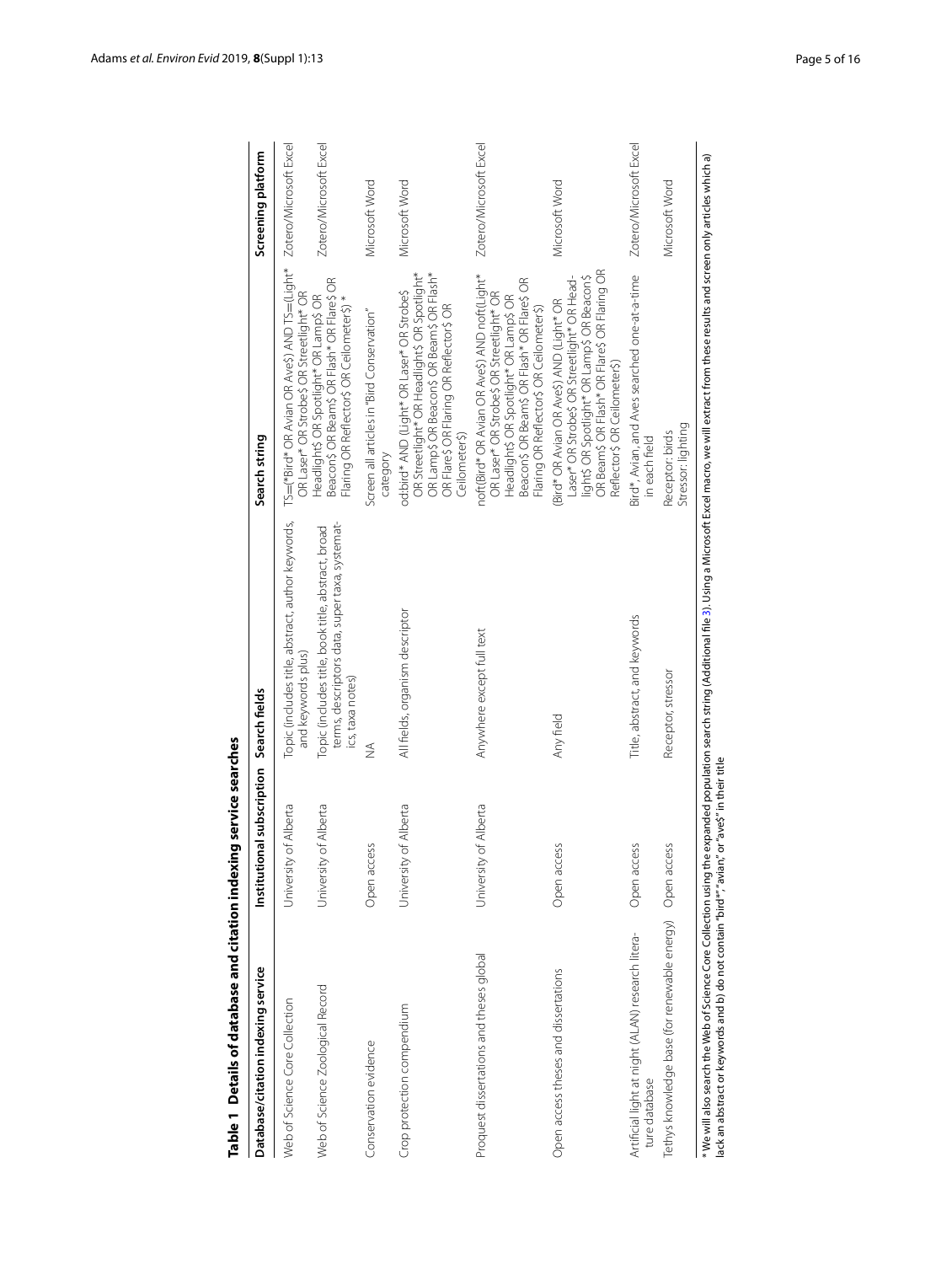screen is 20,000, which made it feasible to add only one other comprehensive citation indexing service. We chose Web of Science Zoological Record because it indexed six of the fourteen benchmark articles that were not indexed in the Web of Science Core Collection (Additional fle [2\)](#page-13-3). We found all six of these articles using the proposed search string in the Web of Science Zoological Record (Table [2](#page-5-0)). Only three of the benchmark articles not indexed in Web of Science Core Collection were available in Scopus and none were available in JSTOR. Additionally, we will search Proquest Dissertations and Theses and Open Access Theses and Dissertations to find relevant graduate theses that may not be indexed in Web of Science.

# *Search string*

The mapping team developed a list of search terms for the population and intervention components of the primary question based on terms used in a list of "benchmark articles" (Additional fle [2](#page-13-3)). We describe the search strings for Web of Science Core Collection below. Modifcations to this search string for other databases and citation indexing services are listed in Table [1.](#page-4-0)

*Intervention/exposure* The search terms for the relevant interventions/exposures were consistent across the test articles. In additional to the terms outlined in Table [2](#page-5-0), the terms "refect" and "LED" were also considered for inclusion in the intervention/exposure search string, but removed because of they were commonly used in unrelated contexts. Our search strategy will fnd all benchmark articles that used these terms to describe an intervention because these studies also included the word "light" in their titles or abstracts. We considered including an additional intervention/exposure string including terms similar to "anthropogenic," but found that some benchmark studies did not include any such terms in their titles, keywords, or abstracts.

*Population* During scoping, we developed the population string "\*bird\* OR avian OR ave\$" to search the Web of Science Core Collection (Table [2\)](#page-5-0). Because we were concerned that some relevant articles in the Web of Science Core Collection may not be found using this population string, hereafter called the "proposed search string," we tested a search string that included all of the common family names listed by the International Ornithological Conference World Bird List 2018 [\[47\]](#page-15-1), hereafter called the "expanded search string" (Additional fle [3\)](#page-13-2). Using the expanded population string and the intervention/exposure string described above, Web of Science Core Collection returned 35,767 results. CAA screened the frst 4000 articles from this search (sorted by date) and an additional 2000 papers selected randomly from all search results, identifying 37 eligible articles. These eligible articles were added to the benchmark articles list. The benchmark articles list contains 64 known eligible articles that are contained in the Web of Science Core Collection, hereafter called the "known eligible articles." We searched the Web of Science Core Collection using the proposed search string (\*bird\* OR avian OR ave\$), generating 10,846 results. We searched within these results for each of the 64 known eligible articles and found 59 of these articles with the proposed population search string.

All fve of the eligible articles that were not found by the proposed search string lacked an abstract in the Web of Science Core Collection. When using the proposed population search string instead of the expanded population search string, we may fail to fnd eligible articles that do not contain "bird," "avian," or "aves" in their title and do not have an abstract in the Web of Science Core Collection. To ensure that we fnd such articles, we will download all of the search results returned using the expanded population string as a text fle, import them into Microsoft Excel, and use a macro to extract all articles that (a) lack abstracts or lack keywords and (b) do not contain "\*bird\*," "avian," or "ave\$" their titles. These articles will be added to the other Web of Science Core Collection search results for eligibility screening. Every step of this process will be carefully documented and published as a supplement to the Systematic Map, including Microsoft Excel macros.

We will search the Web of Science Zoological Record using only the proposed search string (Table [2](#page-5-0)). All benchmark articles indexed in the Zoological Record were found using the proposed search string. Even articles that lacked an abstract or keywords and did not contain "\*bird\*," "avian," or "ave\$" in their title were found

<span id="page-5-0"></span>**Table 2 Population and intervention search strings for Web of Science Core Collection and Zoological Record**

| Population            | *Bird* OR Avian OR Ave\$                                                                                                                                                    |
|-----------------------|-----------------------------------------------------------------------------------------------------------------------------------------------------------------------------|
| Intervention/exposure | Light* OR Laser* OR Strobe\$ OR Streetlight* OR Headlight\$ OR Spotlight* OR Lamp\$ OR Beacon\$ OR Beam\$ OR Flash* OR<br>Flare\$ OR Flaring OR Reflector\$ OR Ceilometer\$ |

The "\*" is used to represent the addition of any number of characters (inclusive of zero), while the "\$" is used to represent that addition of zero or one character to the search term. We will also search the Web of Science Core Collection using the expanded population search string (Additional fle [3](#page-13-2)). Using a Microsoft Excel macro, we will extract from these results and screen only articles that a) lack abstracts or keywords and b) do not contain "\*bird\*,""avian," or "ave\$" in their titles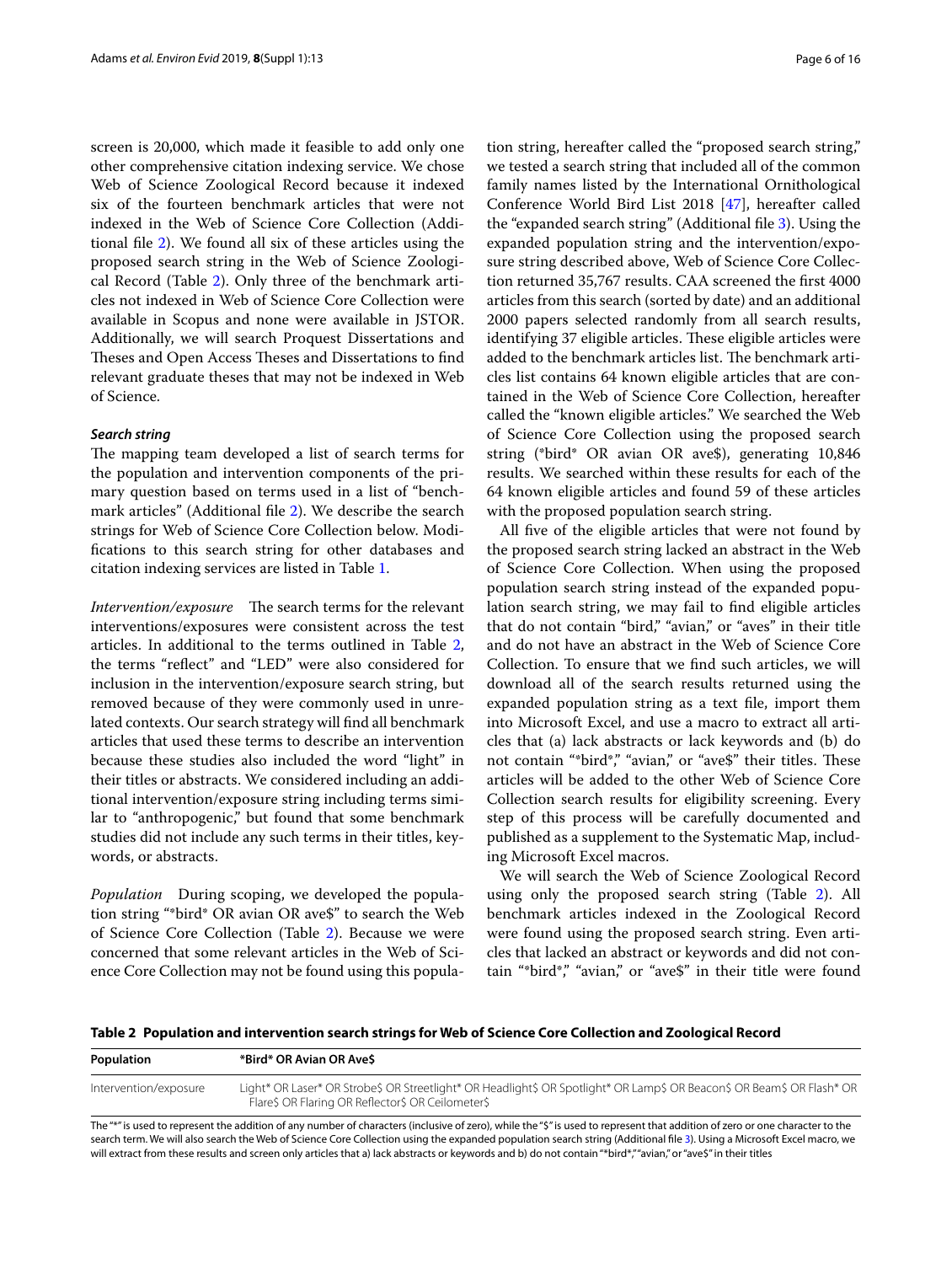because the Zoological Record "Topic" feld includes Super Taxa, Systematics, and Taxa Notes. The proposed search string found these articles because they contained "Aves" in at least one of the taxa felds.

*Outcome* During scoping, the mapping team determined that the terms used to describe outcomes in relevant articles were too numerous and unpredictable to include in the search string.

<span id="page-6-1"></span>*Increasing specifcity* During scoping, we found that many of the articles in Web of Science Core Collection search results did not address relevant interventions/ exposures, but were found because they contained the phrases, "in light of," "sheds light on," and other iterations of these phrases. We developed a strategy to eliminate from the Web of Science search results any articles that contain an intervention/exposure term within one of these phrases, but do not contain an intervention/exposure term anywhere else in the title, abstract, keywords, or category. We will export our results from Web of Science as comma-delimited text fles and open them in Microsoft Excel. We will use an Excel macro to automatically fnd and replace these phrases with synonyms in capital letters that do not contain an intervention/exposure term (Table  $3$ ). This Macro will be published as a supplement to the Systematic Map. After these replacements have been made, we will use a macro to search within the Web of Science search results for articles that contain one of the intervention/exposure search terms in any of the following categories: title, abstract, author keywords, Web of Science keywords, journal name, or Web of Science category. We will exclude from further screening any articles that do not contain an intervention/exposure search term after the irrelevant phrases have been replaced. All search results excluded through this process will be reported in the search records. We will screen ten percent or 200 (whichever is greater) of the excluded articles to ensure that this process did not exclude relevant articles from screening. We will eliminate duplicate articles using Microsoft Excel Remove Duplicates feature by identifying articles with identical authors, titles, and journal names.

#### *Web‑based search engines*

We will search Google Scholar for relevant literature using two search strings:

- Bird AND (Light\* OR Laser\* OR Streetlight\* OR Headlight\* OR Spotlight\$ OR Lamp\$ OR Beacon\$ OR Beam\$ OR Flash\* OR Flare\$ OR Flaring OR Refector\$)
- Avian AND (Laser\* OR Strobe\* OR Light\* OR Streetlight\* OR Headlight\* OR Spotlight\$ OR Lamp\$ OR

<span id="page-6-0"></span>**Table 3 Irrelevant phrases containing search terms in intervention/exposure search string**

| Find                     | Replace               |
|--------------------------|-----------------------|
| In light of              | Considering           |
| In the light of          | Considering           |
| Come to light            | Reveal                |
| Comes to light           | Reveals               |
| In this light            | From this perspective |
| Lightweight              | Not heavy             |
| Shed light on            | Show                  |
| Shed some light on       | Show                  |
| Sheds light on           | Shows                 |
| Sheds some light on      | Shows                 |
| Light-level geolocator   | LL geolocator         |
| Light level geolocator   | LL geolocator         |
| Light-logging geolocator | LL geolocator         |
| Light-logger             | LL geolocator         |
| Light-based geolocator   | LL geolocator         |
| Light rail               | L rail                |
| Light-rail               | L-rail                |

Irrelevant phrases are listed in the "fnd" column. In the Web of Science search results, these phrases will be replaced by the text in the "replace" column using a Microsoft Excel macro

# Beacon\$ OR Beam\$ OR Flash\* OR Flare\$ OR Flaring OR Refector\$)

We will search the full text, rather than the title, because several benchmark articles do not include "bird" or "avian" in their titles. We will export and screen the frst 1000 results of each Google Scholar search to identify articles that might have been missed with our other search methods.

#### *Organisational websites*

To avoid introducing bias in our map associated with bird type, light contexts, or other factors, we have attempted to create a list of relevant organizations, including NGOs, government agencies, and for-proft companies interested in a diversity of efects of light on birds (Table [4](#page-7-0)). We will also search additional organisational websites suggested by stakeholders.

#### *Document/fle formats*

The search will not have any document type restrictions. If software to open a fle is not available, we will request an alternative format from the authors.

# *Computer settings*

To inhibit the narrowing of searches that could result from learning algorithms built into internet browsers,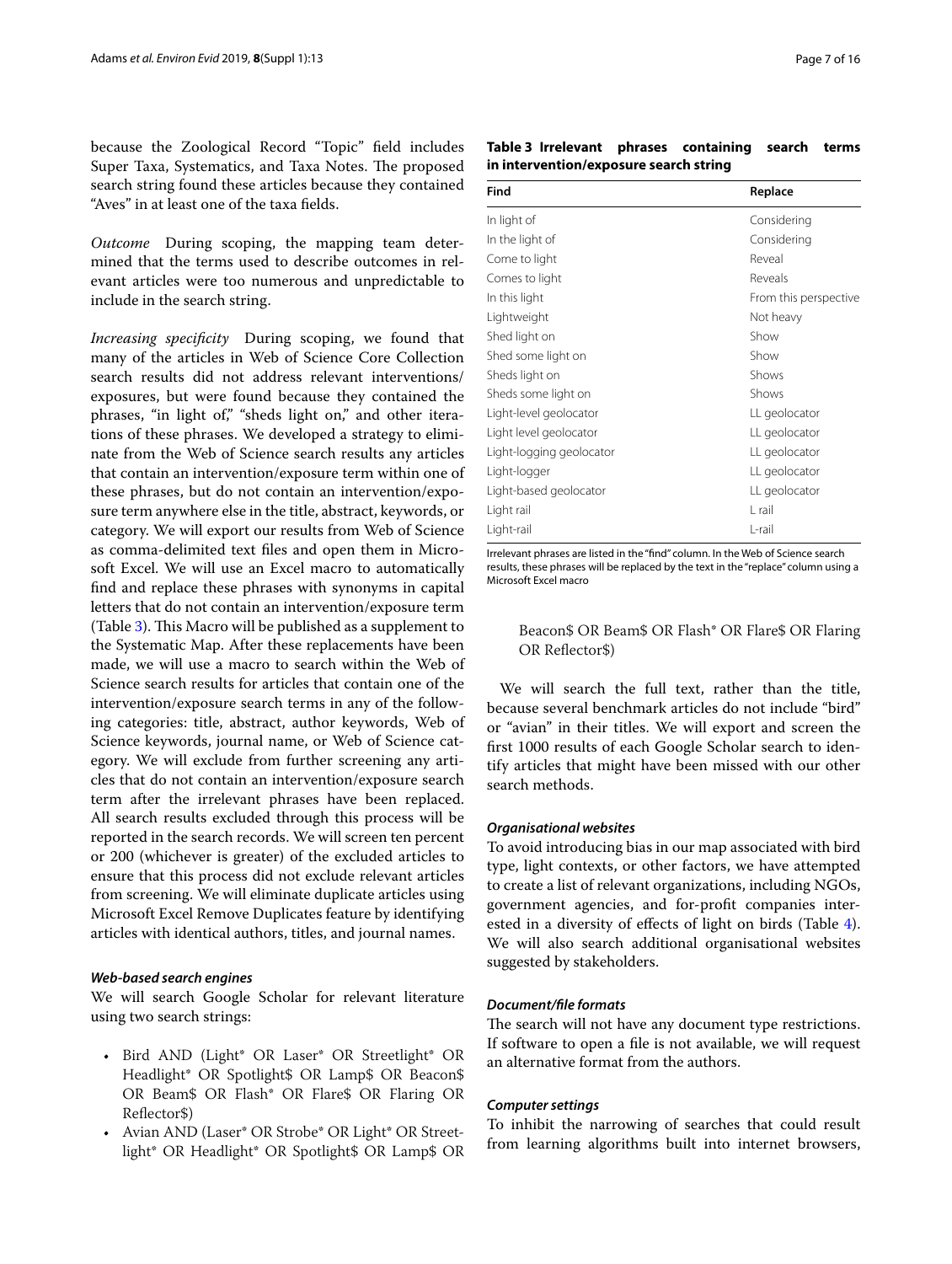#### <span id="page-7-0"></span>**Table 4 Organizational websites included in search**

| Organization                                                 | <b>Type</b>                              | Context                     | Website                                                                                       |
|--------------------------------------------------------------|------------------------------------------|-----------------------------|-----------------------------------------------------------------------------------------------|
| <b>Bird Control Group</b>                                    | For-profit                               | Bird deterrent manufacturer | https://birdcontrolgroup.com/                                                                 |
| Bird-X                                                       | For-profit                               | Bird deterrent manufacturer | https://bird-x.com/                                                                           |
| Accipiter                                                    | For-profit                               | Bird deterrent manufacturer | https://www.accipiterradar.com/                                                               |
| <b>Bird Avert</b>                                            | For-profit                               | Bird deterrent manufacturer | http://www.birdavert.com/                                                                     |
| DeTect                                                       | For-profit                               | Bird deterrent manufacturer | http://detect-inc.com/                                                                        |
| Merlin Environmental                                         | For-profit                               | Bird deterrent manufacturer | http://www.merlinenvironmental.co.uk/bird-contr<br>ol/                                        |
| <b>USDA/APHIS</b>                                            | Government                               | Agriculture                 | https://www.aphis.usda.gov/aphis/home/                                                        |
| Department for Environment, Food and Rural<br>Affairs (UK)   | Government                               | Agriculture                 | https://www.gov.uk/government/organisations/<br>department-for-environment-food-rural-affairs |
| Transport Canada                                             | Government                               | Aviation                    | http://www.tc.gc.ca/eng/menu.htm                                                              |
| <b>USFWS</b>                                                 | Government                               | Energy/aviation/buildings   | https://www.fws.gov/birds/bird-enthusiasts/threa<br>ts-to-birds/collisions.php                |
| Bureau of Ocean Energy Management                            | Government                               | Energy                      | https://www.boem.gov/                                                                         |
| USDA National Wildlife Research Center-Staff<br>Publications | Government                               | Agriculture                 | http://digitalcommons.unl.edu/icwdm_usdanwrc/                                                 |
| Bird Strike Association of Canada                            | Government/<br>Industry Part-<br>nership | Aviation                    | http://www.canadianbirdstrike.ca/en                                                           |
| <b>British Trust for Ornithology</b>                         | Non-profit                               | <b>Bird conservation</b>    | https://www.bto.org/                                                                          |
| Bird-life International                                      | Non-profit                               | <b>Bird conservation</b>    | http://www.birdlife.org/                                                                      |
| FI AP                                                        | Non-profit                               | Bird/window collision       | http://www.flap.org/who-we-are.php                                                            |
| International Dark Skies Association                         | Non-profit                               | Conservation                | http://darksky.org/                                                                           |
| Internet Center for Wildlife Damage Management               | Non-profit                               | Human-wildlife conflict     | http://digitalcommons.unl.edu/icwdm/                                                          |
| IUCN SSC Human Wildlife Conflict Task Force                  | Non-profit                               | Human-wildlife conflict     | http://www.hwctf.org/resources/document-library                                               |
| Proceedings of the Vertebrate Pest Conference                | Academic                                 | Human-wildlife conflict     | http://www.vpconference.org/Proceedings of<br>the_Vertebrate_Pest_Conference/                 |

we will disable browser history and cookies when conducting searches. The search team will use "incognito" mode" in Google Chrome and not access any electronic accounts during the search session.

#### *Language restrictions*

Searches will not be restricted by language, but only articles written in or translated to English will be included in the systematic map.

# *Search records*

For each database or citations indexing service search, the date, search string, license used, and number of results will be recorded and reported in the fnal systematic map. When possible, the search results from each database will be exported and saved in a Zotero library. The search results from each database will be made available in an .RIS and BibLaTex format as a supplement to the Systematic Map. The Web of Science Core Collection search results will be imported into Excel as described above in the "Increasing specificity" section. The search results of all other exportable searches will be exported from Zotero to a Microsoft Excel spreadsheet and will be combined with the search results from the Web of Science Core Collection Search. All articles with the same title, authors, and journal name will be considered duplicates and one of the duplicates will be removed from the spreadsheet. The final spreadsheet of search results will be included as a supplement in the Systematic Map.

Some databases and most websites lack options to export search results. When possible, we will copy and paste the search results into a Microsoft Word document. We will record search dates and save relevant articles in a Zotero library. The Microsoft Word documents showing all search results and the Zotero library of relevant articles will also be published as a supplement to the Systematic Map.

#### *Assessing search comprehensiveness*

We developed the search strategy to ensure that all benchmark articles (Additional fle [2\)](#page-13-3) will be found in the search. Benchmark articles include articles known to the authors, articles found in relevant reviews, and additional articles found during scoping. After all searches are complete, we will confrm that the search strategy fnds all benchmark articles.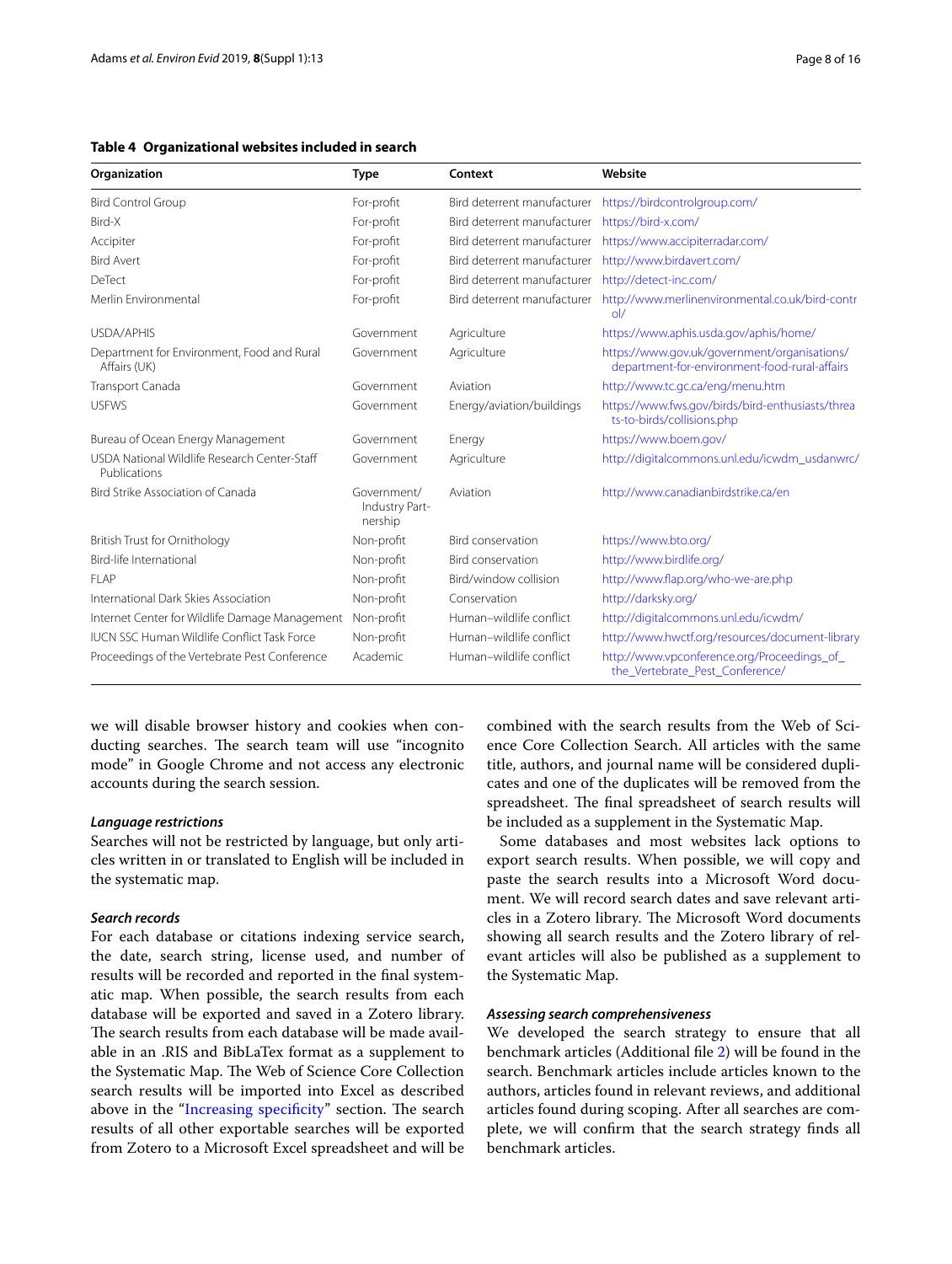We will further assess the search comprehensiveness through bibliographic checking of a review pertaining to each secondary question. For each secondary question, if at least one review is identifed in our search, we will randomly select one review for bibliographic checking. We will record the bibliographic details for the review, the number of references assessed as relevant in the review's reference list, and the number of relevant references missed by our searches. We will add additional components to the search strategy until all relevant references are found.

# **Article screening and study eligibility criteria** *Screening process*

Articles will be screened for relevance in Microsoft Excel using the eligibility criteria outlined in Table [5](#page-8-0). The screening process will occur in two stages: title/abstract and full text. If at the title/abstract stage the relevance of the article cannot be determined, it will be included in the full text stage of screening. The full text of all articles not excluded at the title or abstract stages will be accessed using the licenses of the University of Alberta and Purdue University. Any full texts that are not available through these licenses will be obtained through Google Scholar or will be requested from the authors. The number of articles excluded at each stage will be listed in a PRISMA flow chart  $[48]$  $[48]$ . For each article excluded at the full text stage, the reasons for exclusion will be recorded in Excel and reported.

#### <span id="page-8-0"></span>**Table 5 Eligibility criteria**

One article may contain multiple studies, and the same

study may be reported in multiple articles. During title/ abstract and full text screening we will screen for eligibility at the article level. The systematic map will include a Microsoft Access database with two separate tables: Articles and Studies (see *Data Coding Strategy*). We will include any article that contains at least one eligible study in the Articles table. If an article containing an eligible study also contains ineligible studies, we will exclude the ineligible studies from the Studies table. Study eligibility will be determined during data coding, and reasons for exclusion of the ineligible studies will be recorded in the Articles table.

#### *Screening consistency checking*

Two members of the mapping team (CAA and AB) will screen and evaluate the same random subset of 200 articles at the title/abstract level and 20 articles at the full text stage. We will complete the consistency checking exercise at the title/abstract level before beginning screening and repeat the process after 7000 articles have been screened to maintain confdence in comparable judgement. Although greater consistency might be achieved if two researchers screened every article  $[49]$  $[49]$  $[49]$ , screening by single authors is necessary to screen such a high number of expected search results (>15,000). We will measure consistency of eligibility decisions between the researchers with the Kappa test. After consistency checking, the mapping team will discuss discrepancies and clarify the

|                       | Eligibility criteria                                                                                                                                                                                                                                                                                                                                                                                                                                                                                                                                                                                                                          | <b>Exclusion criteria</b>                                                                                                                                                                    |
|-----------------------|-----------------------------------------------------------------------------------------------------------------------------------------------------------------------------------------------------------------------------------------------------------------------------------------------------------------------------------------------------------------------------------------------------------------------------------------------------------------------------------------------------------------------------------------------------------------------------------------------------------------------------------------------|----------------------------------------------------------------------------------------------------------------------------------------------------------------------------------------------|
| Population            | Any bird species, including domesticated species                                                                                                                                                                                                                                                                                                                                                                                                                                                                                                                                                                                              |                                                                                                                                                                                              |
| Intervention/exposure | Anthropogenic light sources, including, but not limited to, point sources of light,<br>illuminated habitat, and skyglow                                                                                                                                                                                                                                                                                                                                                                                                                                                                                                                       |                                                                                                                                                                                              |
| Comparator            | Same site under different lighting conditions<br>Nearby site with similar habitat type, anthropogenic activity, migration density<br>(if applicable) and weather as the treatment site, at the same time of day<br>Documentation of aggregation, mass landing, mortality, or other bird behav-<br>jours near artificial light sources without comparator will be included in the<br>map and categorized as incidental reports                                                                                                                                                                                                                 |                                                                                                                                                                                              |
| Outcome               | Bird density, including (but not limited to) radar observations, visual counts and<br>vocalization counts<br>Bird mortality<br>Resource consumption (such as crop damage or aquaculture predation)<br>Behavioural outcomes directly involving movement through space, including<br>(but not limited to) orientation, flight path, flight initiation, diving and foraging<br>Behaviours known to precede movement: overt reaction distance, alert<br>response (e.g. moving head laterally or vertical, crouching)<br>Temporal shifts in behaviours involving movement through space or habitat use<br>(e.g. migrating, foraging, reproduction) | Responses that are not conventionally<br>associated with movement (e.g. hormo-<br>nal responses)<br>Behavioural responses that do not include<br>movement through space (e.g. preen-<br>ing) |
| Study design          | BA, CI, BACI, RCT, time-series, post hoc surveys, or description/anecdote (e.g.<br>documentation of mass mortality event)                                                                                                                                                                                                                                                                                                                                                                                                                                                                                                                     |                                                                                                                                                                                              |

Articles containing eligible studies will be included in the map. Studies must meet one of the eligibility criteria in each category to be included in the map, and studies that meet any of the exclusion criteria will not be included in the map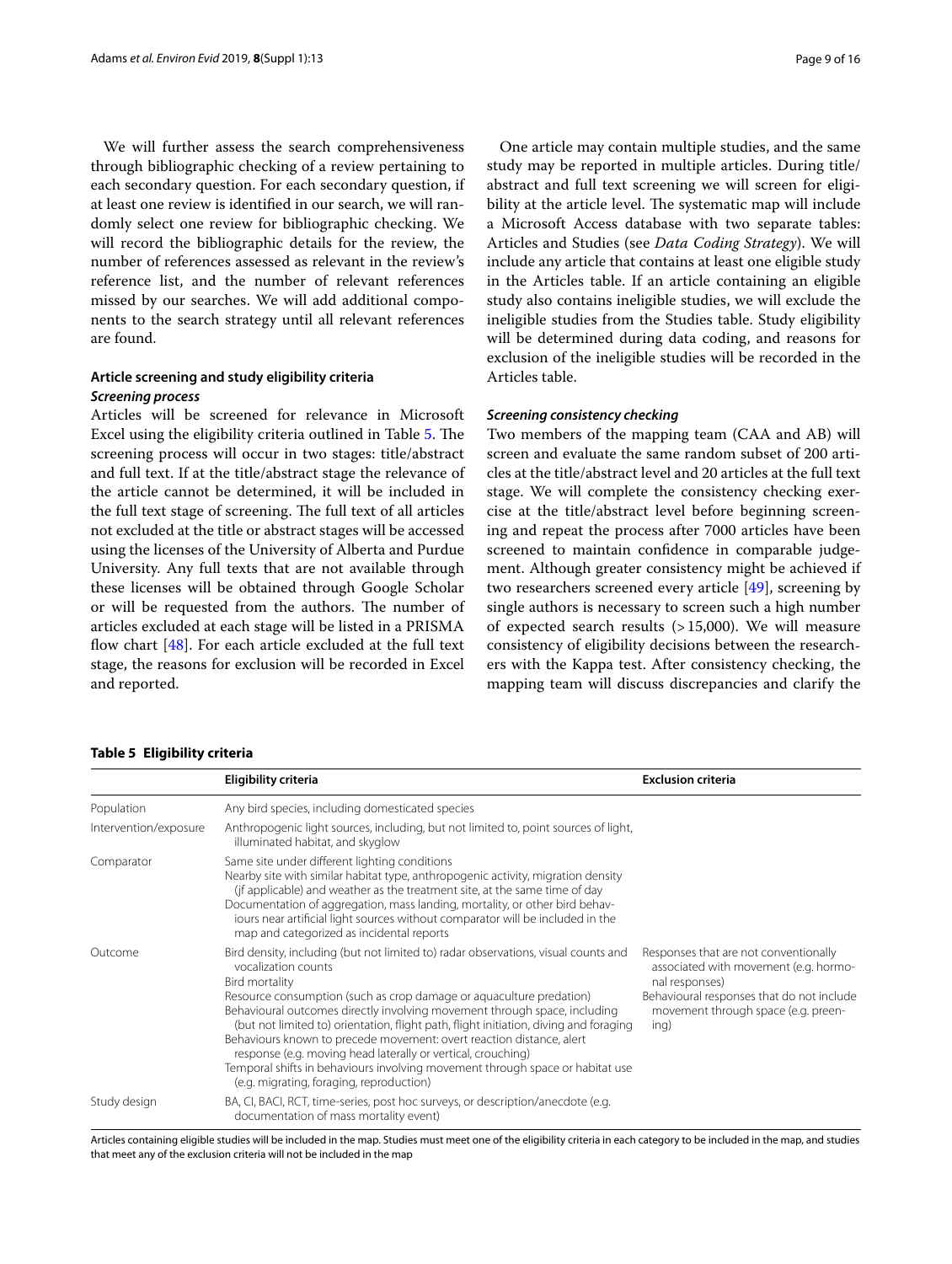eligibility criteria. If the Kappa score is <0.6, CAA or AB will use the new eligibility criteria to repeat the consistency checking exercise on an additional random subset at both screening stages. Changes to the eligibility criteria will be reported in the map. Consistency checking for eligibility screening at the study level will be performed during consistency checking of the data coding strategy (see below).

# *Study validity assessment*

We will not critically appraise overall study validity. The heterogeneity in study design, populations, interventions/exposures, and outcomes included in the scope of the map does not support consistent criteria for evaluating studies. However, study design will be categorized as BACI, BA, CI, CI-rotating, behavioural assay, habitat/resource selection, or incidental report. Description of the study methods and replicates will be recorded to aid in identifying subtopics that may support systematic review.

#### *Data coding strategy*

The systematic map will include a Microsoft Access database with metadata about each article and study, as outlined in Table [6](#page-9-0). We will extract a broad range of metadata, including treatments, effect modifiers (e.g. weather, ambient light, habitat, temporal variables etc.), outcomes measured, and outcome measurement methods. Table [6](#page-9-0) lists the metadata that will be included in the Articles table in the database, and Table [7](#page-10-0) lists metadata included in the Studies table. Changes to these categories and variables will be reported in the systematic map. The

database will have search and flter functions to identify studies with any combination of category values.

During full text data extraction, any metadata that cannot be obtained will be coded as "UA" (unattainable). Any metadata category that is not applicable to a study will be coded as "NA" (not applicable). Studies for which full text is not available after contacting the author will be included in the database, with the category *Full Text Available* coded as "No" and all metadata which is not available in the abstract will be coded as "UA."

# *Data coding consistency checking*

To ensure that data are being extracted in a consistent and repeatable manner, data for at least ten studies will be extracted by two researchers (AB and CA) and compared to check consistency. If any inconsistencies occur, the mapping team will discuss the discrepancies and provide additional specifcations in the *Description* columns of the Articles and Studies tables if necessary. These additional specifcations will be recorded and reported in the systematic map.

# **Study mapping and presentation**

We will publish the database generated by the systematic map as an additional fle to the published manuscript in the form of a Microsoft Access database. Both the Articles and Studies tables will also be available as Microsoft Excel fles. We will present the data so that users that have basic familiarity with Microsoft Excel can use simple flters to explore the product of the systematic map.

The narrative report, supported by heat maps, will describe the volume and key characteristics of the

| Data extraction category        | <b>Description</b>                                                                                     | Drop-down options (additional options may be generated<br>during data extraction)                                                                                     |
|---------------------------------|--------------------------------------------------------------------------------------------------------|-----------------------------------------------------------------------------------------------------------------------------------------------------------------------|
| ID                              | Unique number assigned to each paper                                                                   |                                                                                                                                                                       |
| Citation                        | CSE style in text citation                                                                             |                                                                                                                                                                       |
| Title                           |                                                                                                        |                                                                                                                                                                       |
| Year of publication             |                                                                                                        |                                                                                                                                                                       |
| Publication venue               | Journal name, conference, etc.                                                                         |                                                                                                                                                                       |
| Publication type                |                                                                                                        | Academic journal; book chapter; conference proceedings; gov-<br>ernment agency publication; industry publication; non-profit<br>publication; magazine article; thesis |
| Peer-reviewed                   |                                                                                                        | Yes/no                                                                                                                                                                |
| Full text available to authors  |                                                                                                        | Yes/no                                                                                                                                                                |
| Language                        |                                                                                                        |                                                                                                                                                                       |
| Contains excluded studies       |                                                                                                        | Yes/no                                                                                                                                                                |
| PICO/PECO reasons for exclusion |                                                                                                        | Population; intervention/exposure; outcome                                                                                                                            |
| Reasons for exclusion notes     | Briefly describe the reasons any studies within<br>the article were excluded from the Studies<br>table |                                                                                                                                                                       |

#### <span id="page-9-0"></span>**Table 6 Articles table data extraction categories and values**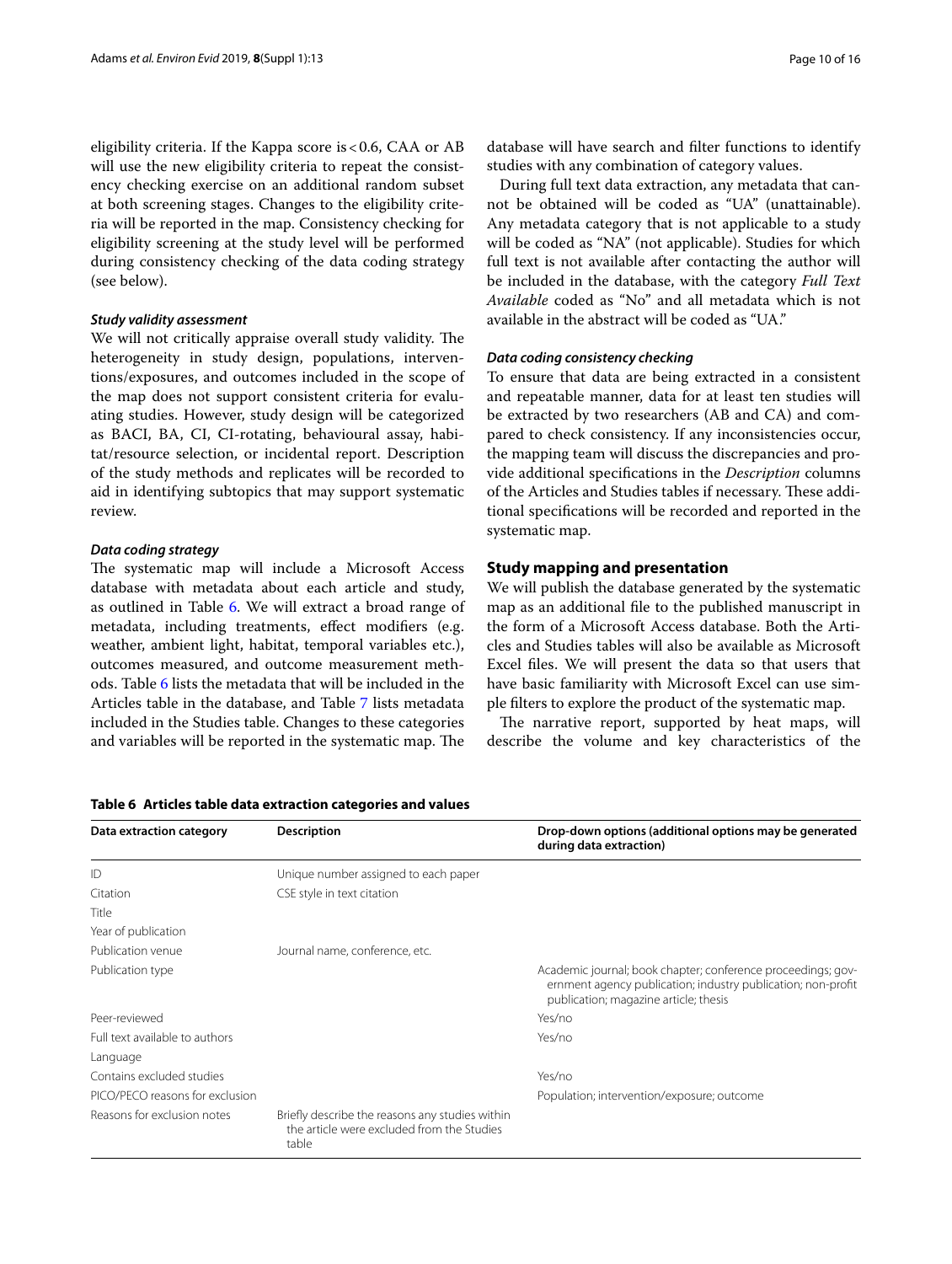| Studies                         | Description                                                                                                                                 | Drop-down options                                                                                                                                                | PICO/PECO component |
|---------------------------------|---------------------------------------------------------------------------------------------------------------------------------------------|------------------------------------------------------------------------------------------------------------------------------------------------------------------|---------------------|
| Article citation                | Citation of article in which the study is reported                                                                                          |                                                                                                                                                                  |                     |
| Study name                      | Unique name assigned to each study                                                                                                          |                                                                                                                                                                  |                     |
| Also reported in                | Citations for other papers that also describe this study                                                                                    |                                                                                                                                                                  |                     |
| Study summary                   | Brief summary of study purpose and methods, not results                                                                                     |                                                                                                                                                                  |                     |
| First study year                |                                                                                                                                             |                                                                                                                                                                  | Context             |
| Sector                          |                                                                                                                                             | Agriculture; aquaculture; communications; land-based oil<br>extraction; livestock; mining; offshore oil; land-based oil<br>extraction; transportation; urban; NA | Context             |
| Land/water                      |                                                                                                                                             | Coastal; pelagic; freshwater; terrestrial                                                                                                                        | Context             |
| Latitude                        |                                                                                                                                             |                                                                                                                                                                  | Context             |
| Longitude                       |                                                                                                                                             |                                                                                                                                                                  | Context             |
| Country                         |                                                                                                                                             |                                                                                                                                                                  | Context             |
| State/Province                  |                                                                                                                                             |                                                                                                                                                                  | Context             |
| Site/area                       | Site name (e.g. Edmonton Airport, name of a city)                                                                                           |                                                                                                                                                                  | Context             |
| Setting                         |                                                                                                                                             | Field; lab; pen                                                                                                                                                  | Context             |
| Study duration (years)          | Code as "0" if study duration <1 year                                                                                                       |                                                                                                                                                                  | Context             |
| Study duration                  | Description of the duration of the study                                                                                                    |                                                                                                                                                                  | Context             |
| Time of day categorical         |                                                                                                                                             | Night; sunrise; day; sunset; multiple                                                                                                                            | Context             |
| Moon phase                      | ed. "varied" if reported and varied within study.<br>"UA" if not report<br>period.                                                          | New; full; in between; varied; UA                                                                                                                                | Context             |
| Ambient light quantitative      | In units reported in article                                                                                                                |                                                                                                                                                                  | Context             |
| Cloud cover (categorical)       |                                                                                                                                             | Only clear days/nights; only cloudy days/nights; Both clear and<br>cloudy days/nights; UA                                                                        | Context             |
| Cloud cover (qualitative)       |                                                                                                                                             |                                                                                                                                                                  | Context             |
| Cloud height                    |                                                                                                                                             |                                                                                                                                                                  | Context             |
| Precipitation                   |                                                                                                                                             |                                                                                                                                                                  | Context             |
| Wind speed                      |                                                                                                                                             |                                                                                                                                                                  | Context             |
| Wind direction                  |                                                                                                                                             |                                                                                                                                                                  | Context             |
| Qualitative weather description |                                                                                                                                             |                                                                                                                                                                  | Context             |
| Population description          | songbirds, nocturnal migrants, raptors, waterfowl, seabirds,<br>If multiple species, list all common names. List all that apply:<br>poultry |                                                                                                                                                                  | Population          |
| Species common name             |                                                                                                                                             |                                                                                                                                                                  | Population          |
| Species latin name              |                                                                                                                                             |                                                                                                                                                                  | Population          |
| <b>IUCN</b> status              |                                                                                                                                             |                                                                                                                                                                  | Population          |
| Domestication status            |                                                                                                                                             | Wild; captive wild; domesticated                                                                                                                                 | Population          |
| Migrating                       | Are the birds actively migrating during the treatments?                                                                                     |                                                                                                                                                                  | Population          |

**Table 7 Studies table data extraction categories and values**

<span id="page-10-0"></span>Table 7 Studies table data extraction categories and values

Adams *et al. Environ Evid* 2019,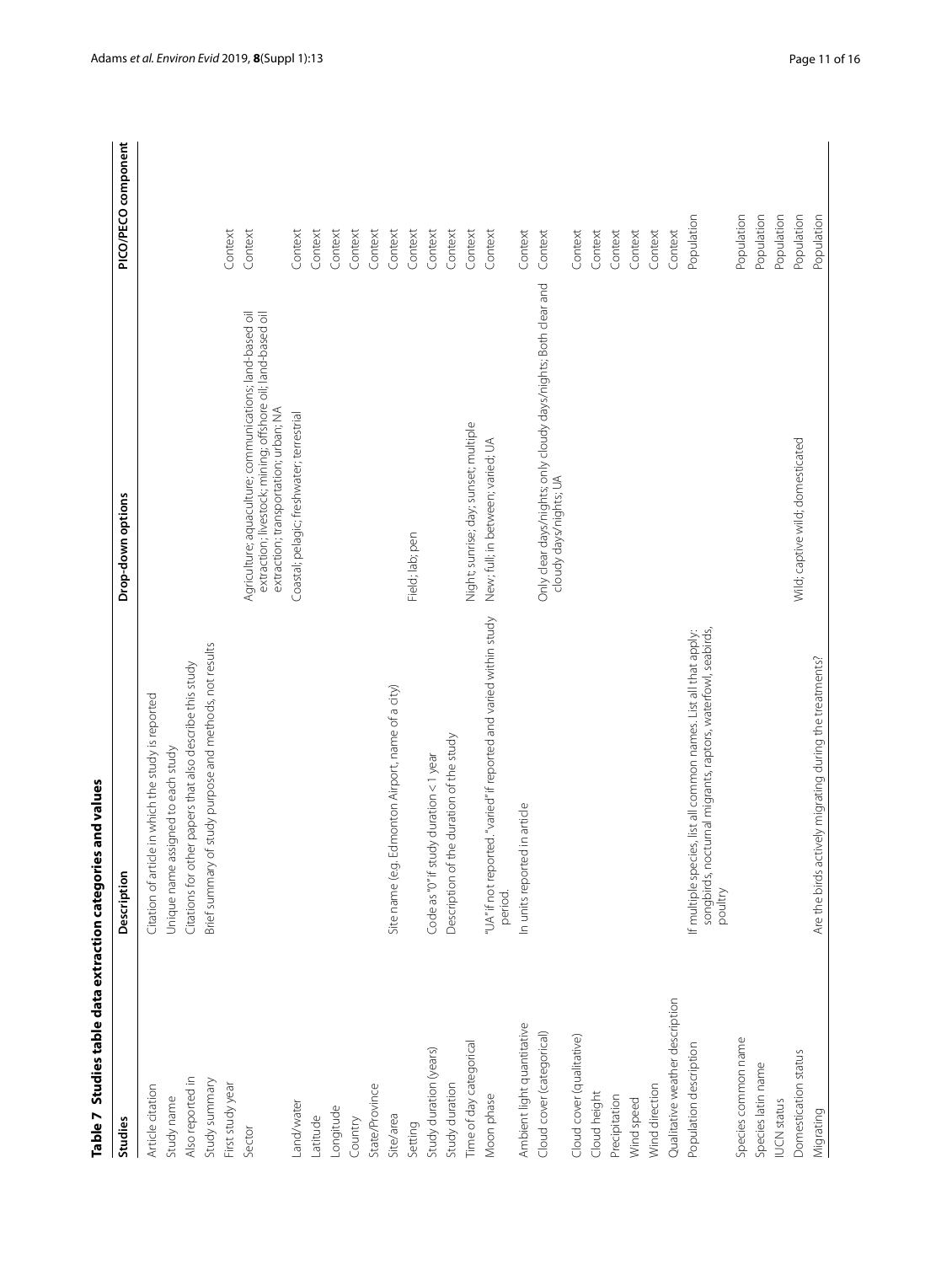| Ľ |
|---|
|   |
|   |
| r |
|   |
|   |
|   |
|   |
|   |
|   |

| Studies                                    | Description                                                 | Drop-down options                                                                                                                                                                                                                                                                                                                                                                              | PICO/PECO component   |
|--------------------------------------------|-------------------------------------------------------------|------------------------------------------------------------------------------------------------------------------------------------------------------------------------------------------------------------------------------------------------------------------------------------------------------------------------------------------------------------------------------------------------|-----------------------|
| Bird activity during intervention/exposure |                                                             | Foraging/hunting; loafing; roosting; nesting; flying; other                                                                                                                                                                                                                                                                                                                                    | Population            |
| Study design                               |                                                             | BACI; BA; CI-rotating; behavioural assay; incidental report;<br>habitat/resource selection                                                                                                                                                                                                                                                                                                     | Comparator            |
| Control                                    | Description of control                                      |                                                                                                                                                                                                                                                                                                                                                                                                | Comparator            |
| Intent of intervention                     |                                                             | Attraction; deterrence; other                                                                                                                                                                                                                                                                                                                                                                  | Intervention/exposure |
| Allocation of treatments                   |                                                             | Random; systematic non-random; by availability                                                                                                                                                                                                                                                                                                                                                 | Intervention/exposure |
| Wavelengths tested                         | All wavelengths tested in the study, reported in nanometers |                                                                                                                                                                                                                                                                                                                                                                                                | Intervention/exposure |
| Colors tested                              | All wavelengths tested in the study, categorized by color   | White; red; orange; yellow; green; blue; turquoise; purple; UV;<br>infrared; UA; UA (presumed white)                                                                                                                                                                                                                                                                                           | Intervention/exposure |
| Flashing patterns tested                   | All flashing patterns tested in the study                   | Flashing; continuous; both                                                                                                                                                                                                                                                                                                                                                                     | Intervention/exposure |
| Light source                               |                                                             | ing; road lights; urban/suburban sources (unspecified);other<br>Beam; gas flare; illuminated structure; laser; obstruction light-                                                                                                                                                                                                                                                              | Intervention/exposure |
| Light direction                            |                                                             | Up; down; horizontal; non-directional; directed at birds                                                                                                                                                                                                                                                                                                                                       | Intervention/exposure |
| Light source movement                      | Check all that apply                                        | Stationary; moving; rotating                                                                                                                                                                                                                                                                                                                                                                   | Intervention/exposure |
| Light bulb type                            |                                                             |                                                                                                                                                                                                                                                                                                                                                                                                | Intervention/exposure |
| Brand/model                                |                                                             |                                                                                                                                                                                                                                                                                                                                                                                                | Intervention/exposure |
| Light power (milliwatts)                   |                                                             |                                                                                                                                                                                                                                                                                                                                                                                                | Intervention/exposure |
| Light intensity range in units reported    |                                                             |                                                                                                                                                                                                                                                                                                                                                                                                | Intervention/exposure |
| Light intensity range in lumen             |                                                             |                                                                                                                                                                                                                                                                                                                                                                                                | Intervention/Exposure |
| Notes on light source                      |                                                             |                                                                                                                                                                                                                                                                                                                                                                                                | Intervention/exposure |
| Other simultaneous interventions           |                                                             | Acoustic; human presence; live predator presence; other visual;<br>object approach; none                                                                                                                                                                                                                                                                                                       | Intervention/exposure |
| Notes on other interventions               |                                                             |                                                                                                                                                                                                                                                                                                                                                                                                | Intervention/exposure |
| Outcome studied                            | What is the outcome the authors were trying to understand?  | Density/abundance; mortality; resource consumption; behav-                                                                                                                                                                                                                                                                                                                                     | Outcome               |
| Outcome measurement                        | What did the authors actually measure?                      | flight altitude; qualitative flight path; absolute flight direction;<br>cass survey; flight initiation; diving; other avoidance response;<br>Bird count; vocalization count; other vocalization measure; car-<br>overt reaction distance; other alert response; flight velocity;<br>changes in flight direction; hunting/foraging behaviour;<br>habitat use; orientation; timing of activities | Outcome               |
| Measurement method                         | How did they measure the outcome?                           | Visual survey—unassisted; visual survey—magnification; visual<br>recorded; GPS tracking; radio transmitters; eBird data; Emlen<br>visual survey—ceilometer; photography; video; radar; radio<br>survey—thermal imaging; visual survey—light amplifier;<br>telemetry; acoustic recording; vocalization count-not<br>funnel; recovery of banded birds                                            | Outcome               |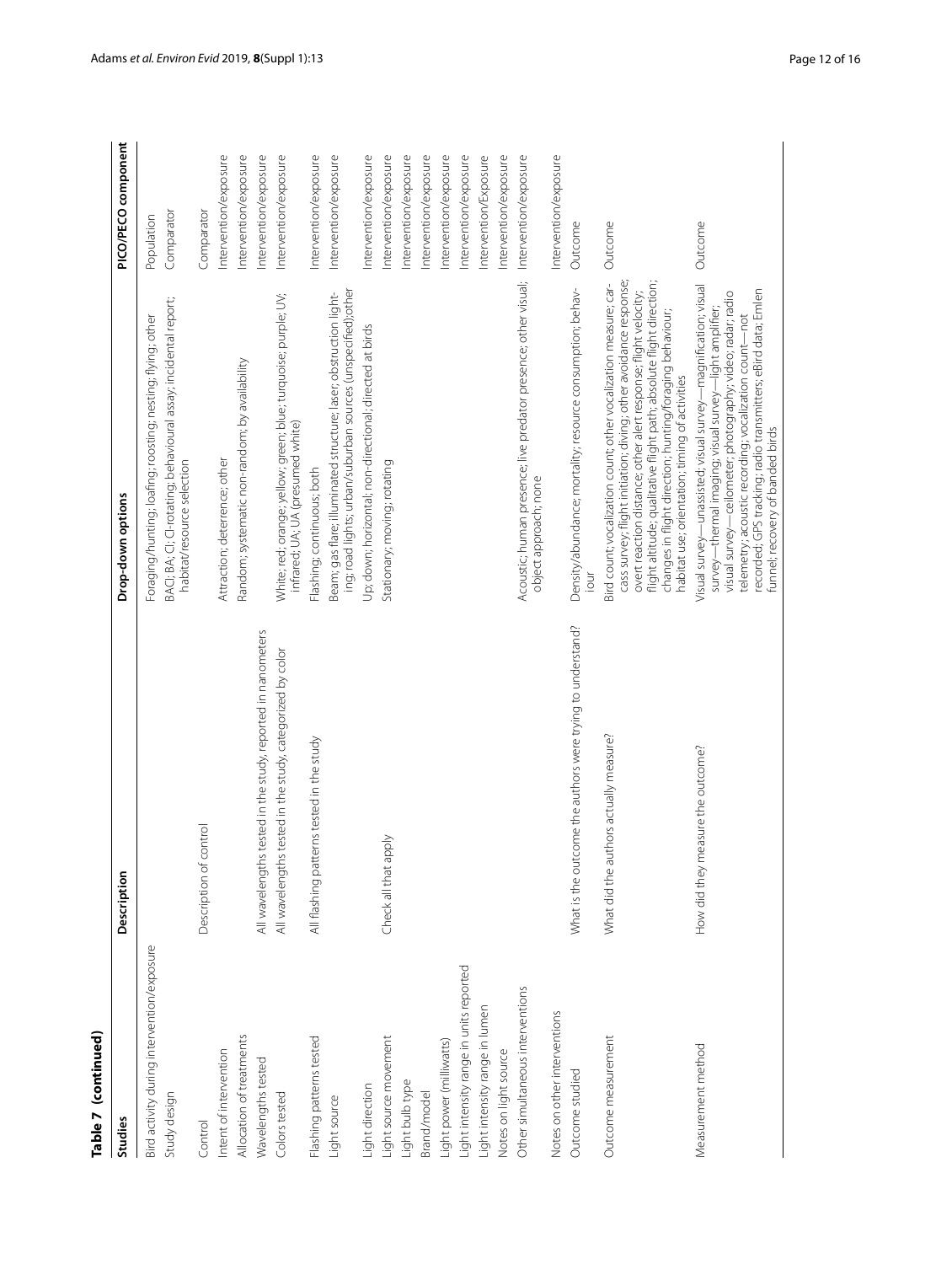| r |
|---|
|   |
|   |
|   |
|   |
|   |
|   |

| Table 7 (continued)         |                          |                                                                                                                   |                     |
|-----------------------------|--------------------------|-------------------------------------------------------------------------------------------------------------------|---------------------|
| Studies                     | Description              | Drop-down options                                                                                                 | PICO/PECO component |
| Outcome measurement latency |                          | During treatment; immediately after treatment; more than<br>1 min after treatment                                 | Outcome             |
| Outcome measurement scale   |                          | $\frac{1}{2}$ ite (<1 km radius); local ( $\geq$ 1 km, $\leq$ 5 km radius); regional<br>(> 5 km radius); multiple | Outcome             |
| Notes on effect             | Brief summary of results |                                                                                                                   | Outcome             |
|                             |                          |                                                                                                                   |                     |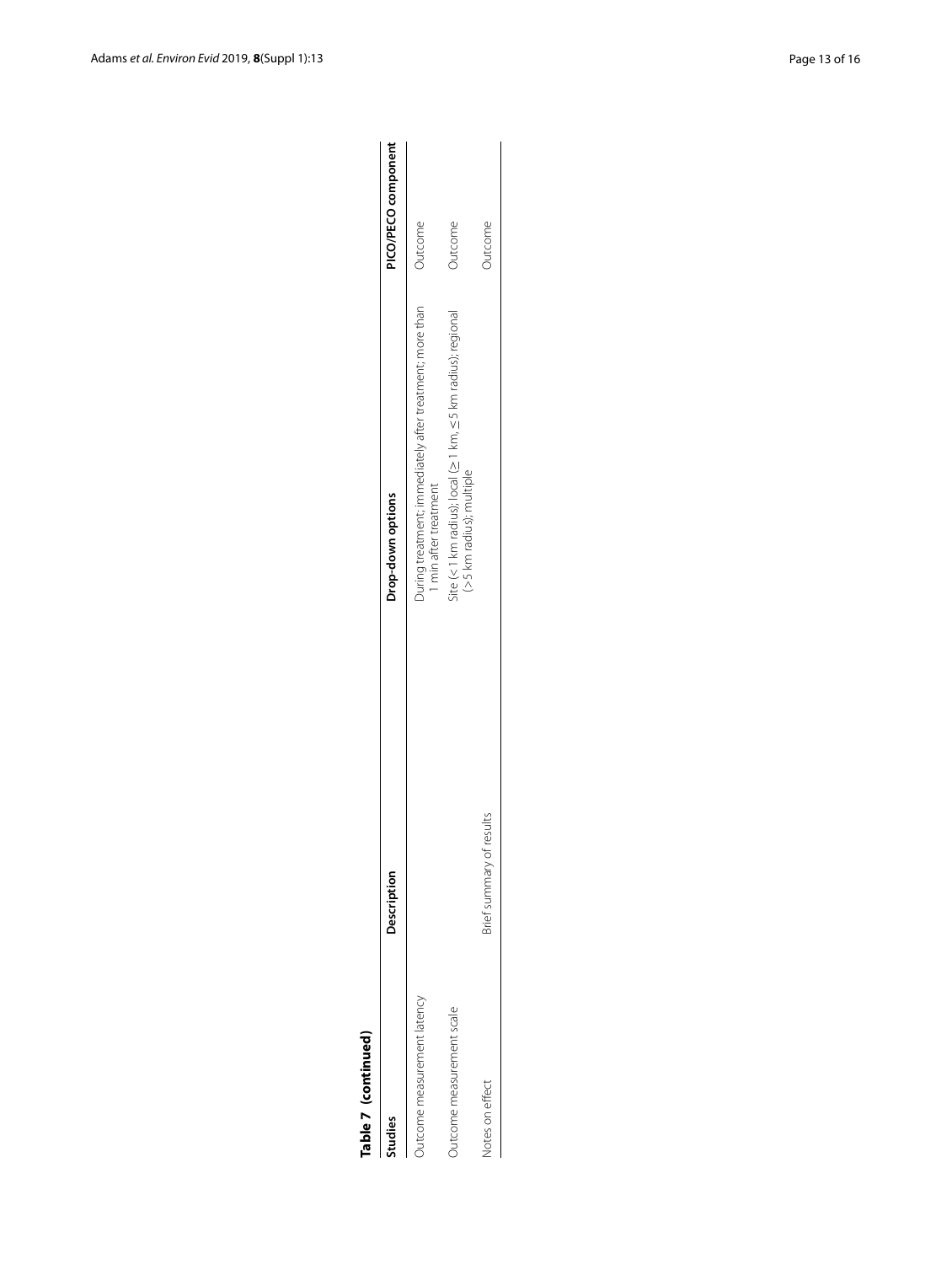evidence base. The report will identify subtopics that require further primary research (knowledge gaps) and subtopics that may have been sufficiently studied to allow a systematic review (evidence clusters). We will describe the number and study design of studies pertaining to the following three subtopics:

- How does artifcial light associated with illuminated anthropogenic structures afect bird movement or aggregation?
- Are light-based deterrents effective at deterring birds?
- How does artifcial light afect bird density or habitat use?

Additional subtopics may be identifed through the course of producing the systematic map. We will describe the following sources of heterogeneity among studies within each subtopic: light characteristics (e.g. wavelength, intensity, direction, and fashing pattern), environmental variables (e.g. weather variables, temporal variables, moon phase, land/freshwater/ocean), and population characteristics (e.g. species, bird activity during intervention/exposure, domestication status, migratory status).

By identifying knowledge gaps evidence clusters, describing the comparability of outcomes measured within each subtopic, and identifying stakeholder interest, we will provide critical information that we and other authors may use to identify systematic review topics and guide primary research. The relative number of studies, excluding incidental reports, for these subtopics and sources of heterogeneity will be visualized as heat maps and narratively described. Subtopics investigated by relatively few studies will be listed as knowledge gaps, while those represented in the greatest number of studies will be listed as evidence clusters. We anticipate that a lack of comparable outcomes across studies will be a barrier to systematic review. Within each of the subtopics, we will characterize the outcomes measured (e.g. bird density, mortality, qualitative fight path, alert response) to provide information on whether studies can be systematically compared and encourage greater standardization of measurement in future. This narrative report, together with feedback from surveyed stakeholders, will help inform the choice of subsequent subtopics for systematic review and/or meta-analysis.

# **Additional fles**

<span id="page-13-3"></span><span id="page-13-1"></span>**[Additional fle](https://doi.org/10.1186/s13750-019-0155-5) 1.** Stakeholder survey.

<span id="page-13-2"></span>**[Additional fle](https://doi.org/10.1186/s13750-019-0155-5) 2.** Benchmark articles.

**[Additional fle](https://doi.org/10.1186/s13750-019-0155-5) 3.** Expanded population search string.

#### **Authors' contributions**

CAA, AB, CCS, and EFJ collectively identifed the topic for the systematic map and developed the search and data extraction strategies. All authors contributed to the development of the stakeholder engagement strategy. CAA wrote the protocol manuscript with signifcant contributions from AB, CCS, and EFJ. EB also edited the protocol and advised in the development of the database. All authors agreed on the fnal version of the protocol. All authors read and approved the fnal manuscript.

#### **Author details**

<sup>1</sup> Department of Biological Science, University of Alberta, CW 405, Biological Sciences Building, Edmonton, AB T6G 2E9, Canada.<sup>2</sup> Department of Biological Sciences, Purdue University, 915 W. State Street, West Lafayette, IN 47907, USA.

#### **Acknowledgements**

We extend our gratitude to the many people and institutions that contributed to training CAA and AB in systematic evidence synthesis workshop tailored for behavioural ecologists at the Jacob Blaustein Institutes for Desert Research, Ben- Gurion University of the Negev, Israel. The workshop was taught by Biljana Macura (MISTRA-EviEM and Stockholm Environment Institute, Sweden) and organized by Oded Berger-Tal, Alison Greggor, and Daniel Blumstein. The workshop was made possible through collaboration between Ben-Gurion University and Monash University, Australia, as well as generous support from the Jacob Blaustein Center for Scientifc Cooperation, The Swiss Institute for Dryland Environmental & Energy Research, Mitrani Department of Desert Ecology, and Ben-Gurion University of the Negev.

#### **Competing interests**

The authors declare that they have no competing interests. No member of the mapping team will be involved screening or extracting data from a study on which he or she is an author.

#### **Availability of data and materials**

Not applicable.

#### **Consent for publication**

Not applicable.

#### **Ethics approval and consent to participate**

The authors consulted with the University of Alberta Research Ethics Office and determined that no ethics approval is required for this study.

#### **Funding**

Graduate student stipends, training in systematic review methodology, and publication costs of the systematic map protocol are funded by NSERC Discovery Grants and Research Fellowships from the Faculty of Science, University of Alberta to CCSC and EB and through the National Fish and Wildlife Founda‑ tion and Packard Foundation to EFJ.

#### **About this supplement**

This article has been published as part of Environmental Evidence Volume 8 Supplement 1, 2019: Using animal behavior in conservation management. The full contents of the supplement are available online at [https://environmen](https://environmentalevidencejournal.biomedcentral.com/articles/supplements/volume-8-supplement-1) [talevidencejournal.biomedcentral.com/articles/supplements/volume-8-suppl](https://environmentalevidencejournal.biomedcentral.com/articles/supplements/volume-8-supplement-1) [ement-1](https://environmentalevidencejournal.biomedcentral.com/articles/supplements/volume-8-supplement-1).

#### **Publisher's Note**

Springer Nature remains neutral with regard to jurisdictional claims in published maps and institutional afliations.

Published: 13 June 2019

#### **References**

<span id="page-13-0"></span>1. Kyba CCM, Kuester T, De Miguel AS, Baugh K, Jechow A, Hölker F, et al. Artifcially lit surface of Earth at night increasing in radiance and extent. Sci Adv. 2017;3:1–9.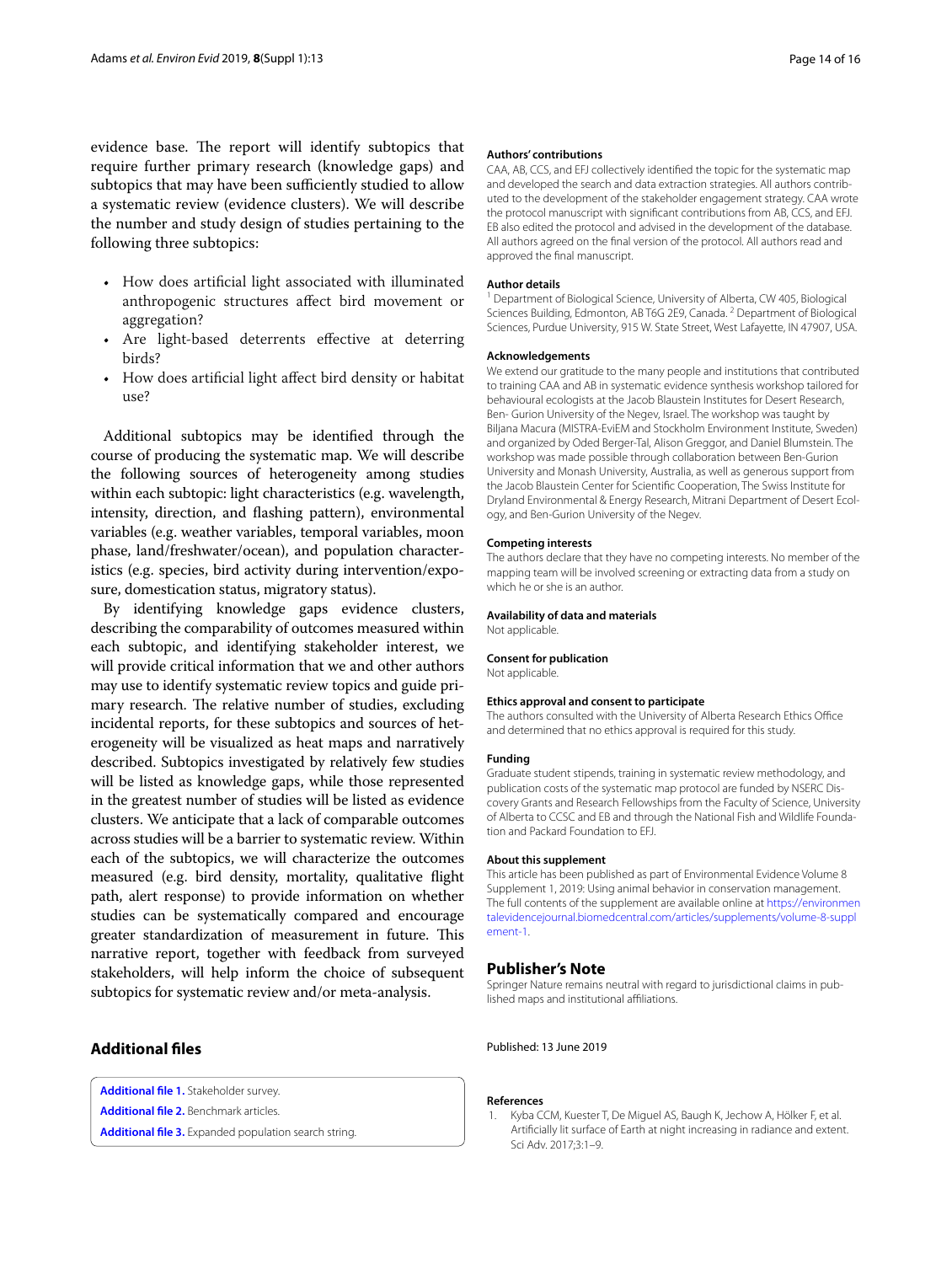- <span id="page-14-0"></span>2. Gauthreux SA, Belser CG. Effects of artificial night lighting on migrating birds. In: Longcore T, Rich C, editors. Ecological consequences of artificial night lighting. Washington, DC: Island Press; 2006. p. 67–94.
- <span id="page-14-1"></span>3. Bishop JD, McKay HV, Parrott D, Allan J. Review of international research literature regarding the efectiveness of auditory bird scaring techniques and potential alternatives. United Kingdom; 2003.
- <span id="page-14-2"></span>4. Day RH, Rose JR, Prichard AK, Streever B. Efects of gas faring on the behavior of night-migrating birds at an artifcial oil-production Island, Arctic Alaska. Arct Inst North Am. 2015;68:367–79.
- <span id="page-14-3"></span>5. Glahn JF, Ellis G, Fioranelli P, Dorr BS. Evaluation of moderate and lowpowered lasers for dispersing double-crested cormorants form their night roosts. In: Proceedings of the 9th wildlife damage management conference. 2000. p. 34–45.
- <span id="page-14-4"></span>6. Read JL. A strategy for minimizing waterfowl deaths on toxic waterbodies. J Appl Ecol. 1999;36:345–50.
- <span id="page-14-5"></span>7. McLaren JD, Buler JJ, Schreckengost T, Smolinsky JA, Boone M, Emiel van Loon E, et al. Artifcial light at night confounds broad-scale habitat use by migrating birds. Ecol Lett. 2018;21:356–64.
- <span id="page-14-6"></span>8. Blackwell BF, Fernandez-Juricic E. Behavior and physiology in the development and application of visual deterrents at airports. In: DeVault T, Blackwell B, Belant J, editors. Preventing animal-aircraft collisions through science-based management. Baltimore: The Johns Hopkins University Press, in association with The Wildlife Society; 2013. p. 11–22.
- <span id="page-14-7"></span>9. Cabrera-Cruz SA, Smolinsky JA, Buler JJ. Light pollution is greatest within migration passage areas for nocturnally-migrating birds around the world. Sci Rep. 2018;8:3261. [https://doi.org/10.1038/s41598-018-](https://doi.org/10.1038/s41598-018-21577-6)[21577-6.](https://doi.org/10.1038/s41598-018-21577-6)
- <span id="page-14-8"></span>10. Atzeni M, Fielder D, Thomson B. Deterrence of wild waterfowl from poultry production areas: a critical review of current techniques and literature. 2016.
- <span id="page-14-9"></span>11. Marsh RE, Erickson WA, Salmon TP. Bird hazing and frightening methods and techniques. Davis, California; 1991. [http://digitalcommons.unl.](http://digitalcommons.unl.edu/icwdmother/51/) [edu/icwdmother/51/](http://digitalcommons.unl.edu/icwdmother/51/). Accessed 14 Dec 2017.
- <span id="page-14-10"></span>12. Harris RE, Davis RA. Evaluation of the efficacy of products and techniques for airport bird control. King City, Ontario, Canada; 1998. <http://www.tc.gc.ca/publications/bil/TP13029/PDF/HR/TP13029B.pdf>. Accessed 14 Dec 2017.
- <span id="page-14-11"></span>13. Ronconi RA, Allard KA, Taylor PD. Bird interactions with offshore oil and gas platforms: review of impacts and monitoring techniques. J Environ Manag. 2015;147:34–45. [https://doi.org/10.1016/j.jenvm](https://doi.org/10.1016/j.jenvman.2014.07.031) [an.2014.07.031](https://doi.org/10.1016/j.jenvman.2014.07.031).
- <span id="page-14-12"></span>14. Kerlinger P, Gehring JL, Erickson WP, Curry R, Jain A, Guarnaccia J. Night migrant fatalities and obstruction lighting at wind turbines in north america. Wilson J Ornithol. 2010;122:744–54. [https://doi.](https://doi.org/10.1676/06-075.1) [org/10.1676/06-075.1](https://doi.org/10.1676/06-075.1).
- <span id="page-14-13"></span>15. Longcore T, Rich C, Gauthreaux SA. Height, guy wires, and steadyburning lights increase hazard of communication towers to nocturnal migrants: a review and meta-analysis. Auk. 2008;125:485–92. [https://](https://doi.org/10.1525/auk.2008.06253) [doi.org/10.1525/auk.2008.06253.](https://doi.org/10.1525/auk.2008.06253)
- 16. Calvert AM, Bishop CA, Elliot RD, Krebs EA, Kydd TM, Machtans CS, et al. A synthesis of human-related avian mortality in canada. Avian Conserv Ecol. 2013;8:11.
- <span id="page-14-15"></span>17. Ogden LJE. Summary report on the bird friendly building program: efect of light reduction on collision of migratory birds. 2002.
- <span id="page-14-14"></span>18. Rodríguez A, Burgan G, Dann P, Jessop R, Negro JJ, Chiaradia A. Fatal attraction of short-tailed shearwaters to artifcial lights. PLoS ONE. 2014;9:e110114.
- <span id="page-14-16"></span>19. Van Doren BM, Horton KG, Dokter AM, Klinck H, Elbin SB, Farnsworth A. High-intensity urban light installation dramatically alters nocturnal bird migration. Proc Natl Acad Sci. 2017;114:11175–80. [https://doi.](https://doi.org/10.1073/pnas.1708574114) [org/10.1073/pnas.1708574114](https://doi.org/10.1073/pnas.1708574114).
- <span id="page-14-17"></span>20. Day RH, Prichard AK, Rose JR, Streever B, Swem T. Effects of a hazinglight system on migration and collision avoidance of eiders at an artifcial oil-production Island, Arctic Alaska. Arctic. 2017;70:13–24.
- <span id="page-14-18"></span>21. Jones HP. The effect on birds of a North Sea gas flare. Br Birds. 1980;73:547–55.
- <span id="page-14-19"></span>22. Evans WR, Akashi Y, Altman NS, Manville AM II. Response of nightmigrating songbirds in cloud to colored and fashing light. North Am Birds. 2007;60:476–88.
- <span id="page-14-20"></span>23. Poot H, Ens BJ, de Vries H, Donners MA, Wernand MR, Marqueni JM. Green light for nocturnally migrating birds. Ecol Soc. 2008;13:47. [https](https://www.ecologyandsociety.org/vol13/iss2/art47/) [://www.ecologyandsociety.org/vol13/iss2/art47/](https://www.ecologyandsociety.org/vol13/iss2/art47/).
- <span id="page-14-21"></span>24. Larkin RP, Frase BA. Circular paths of birds flying near a broadcasting tower in cloud. J Comp Psychol. 1988;102:90–3. [https://doi.](https://doi.org/10.1037/0735-7036.102.1.90) [org/10.1037/0735-7036.102.1.90](https://doi.org/10.1037/0735-7036.102.1.90).
- <span id="page-14-22"></span>25. Blackwell BF, Bernhardt GE, Dolbeer RA. Lasers as nonlethal avian repellents. J Wildl Manag. 2002;66:250–8.
- <span id="page-14-23"></span>26. Goller B, Blackwell BF, DeVault TL, Baumhardt PE, Fernández-Juricic E. Assessing bird avoidance of high-contrast lights using a choice test approach: implications for reducing human-induced avian mortality. PeerJ. 2018;6:e5404. <https://doi.org/10.7717/peerj.5404>.
- <span id="page-14-24"></span>27. Andelt WF, Woolley TP, Hopper SN. Effectiveness of barriers, pyrotechnics, fashing lights, and Scarey Man for deterring heron predation on fsh. Wildl Soc Bull. 1997;25:686–94.
- <span id="page-14-25"></span>28. Avery ML, Humphrey JS, Tillman E a, Milleson MP. Responses of Black Vultures to roost dispersal in Radford, Virginia. In: Proceedings of the Vertebrate Pest Conference 2006; April 2004:239–43.
- <span id="page-14-28"></span>29. Verheijen FJ. The mechanisms of the trapping efect of artifcial light sources upon animals. Arch Néerlandaises Zool. 1960;13:1–107. [https://](https://doi.org/10.1163/036551660X00017) [doi.org/10.1163/036551660X00017](https://doi.org/10.1163/036551660X00017).
- <span id="page-14-26"></span>30. Harris MD, Lincoln AE, Amoroso PJ, Stuck B, Sliney D. Laser eye injuries in military occupations. Aviat Sp Environ Med. 2003;74:947–52.
- 31. Barkana Y, Belkin M. Laser eye injuries. Surv Ophthalmol. 2000;44:459–78.
- <span id="page-14-27"></span>32. Gunduz K, Arden GB. Changes in colour contrast sensitivity associated with operating argon lasers. Br J Ophthalmol. 1989;73:241–6.
- <span id="page-14-29"></span>33. Wiltschko R, Stapput K, Thalau P, Wiltschko W. Directional orientation of birds by the magnetic feld under diferent light conditions. J R Soc Interface. 2010;7(Suppl\_2):163–77. [https://doi.org/10.1098/](https://doi.org/10.1098/rsif.2009.0367.focus) [rsif.2009.0367.focus](https://doi.org/10.1098/rsif.2009.0367.focus).
- <span id="page-14-30"></span>34. Rappl R, Wiltschko R, Weindler P. Orientation behavior of Garden Warblers (Sylvia borin) under monochromatic light of various wavelengths. Auk. 2000;117:256–60.
- <span id="page-14-31"></span>35. Fernandez-Juricic E. The role of animal sensory perception in behaviorbased management. In: Saltz D, Berger-Tal O, editors. Conservation behavior: applying behavioural ecology to wildlife conservation and management. Cambridge: Cambridge University Press; 2016. p. 149–75.
- <span id="page-14-32"></span>36. Fernández-Juricic E. Sensory basis of vigilance behavior in birds: synthesis and future prospects. Behav Processes. 2012;89:143–52.
- 37. Cuthill IC. Color perception. In: Hill GE, McGraw KJ, editors. Bird coloration. Cambridge: Harvard University Press; 2006. p. 3–40.
- 38. Tanaka KD. A colour to birds and to humans: why is it so diferent? J Ornithol. 2015;156:433–40. [https://doi.org/10.1007/s10336-015-1234-1.](https://doi.org/10.1007/s10336-015-1234-1)
- <span id="page-14-33"></span>39. Jones MP, Pierce KE, Ward D. Avian vision: a review of form and function with special consideration to birds of prey. J Exot Pet Med. 2007;16:69–87.
- <span id="page-14-34"></span>40. Conover M. Fear-provoking stimuli. In: Conover M, editor. Resolving human–wildlife conficts: the science of wildlife damage management. Boca Raton: CRC Press; 2001. p. 229–47.
- <span id="page-14-35"></span>41. Gehring J, Kerlinger P, Manville AM. Communication towers, lights, and birds: successful methods of reducing the frequency of avian collisions. Ecol Appl. 2009;19:505–14.
- <span id="page-14-36"></span>42. Audubon Light Out. [https://www.audubon.org/conservation/project/](https://www.audubon.org/conservation/project/lights-out) [lights-out.](https://www.audubon.org/conservation/project/lights-out) Accessed 7 Dec 2018.
- <span id="page-14-37"></span>43. Orr TL, Herz SM, Oakley DL. Evaluation of lighting schemes for offshore wind facilities and impacts to local environments. Rep Prep under BOEM Contract M12-PD-00007. 2013;431. [https://www.fbo.gov/index](https://www.fbo.gov/index%3fs%3dopportunity%26mode%3dform%26id%3d51b9df02523d759b04b160168567b62f%26tab%3dcore%26_cview%3d0) ?s=opportunity&mode=form&id=[51b9df02523d759b04b160168](https://www.fbo.gov/index%3fs%3dopportunity%26mode%3dform%26id%3d51b9df02523d759b04b160168567b62f%26tab%3dcore%26_cview%3d0) 567b62f&tab=core&\_cview=0.
- <span id="page-14-38"></span>44. [Holevinski RA, Curtis PD, Maleck](https://www.fbo.gov/index%3fs%3dopportunity%26mode%3dform%26id%3d51b9df02523d759b04b160168567b62f%26tab%3dcore%26_cview%3d0)i RA. Human-Wildlife interactions wildlife damage management, internet center for Hazing of Canada geese is unlikely to reduce nuisance populations in urban and suburban communities Hazing of Canada geese is unlikely to reduce nuisance populations in urban and Human–Wildlife Conficts. 2007;1:257–64. [http://digitalcommons.unl.edu/hwi%0A](http://digitalcommons.unl.edu/hwi%250A) [http://digitalcommons.unl.](http://digitalcommons.unl.edu/hwi/97) [edu/hwi/97.](http://digitalcommons.unl.edu/hwi/97)
- <span id="page-14-39"></span>45. Guidelines for Systematic Review and Evidence Synthesis in Environmental Management. Environ Evid. 2013;Version 4.